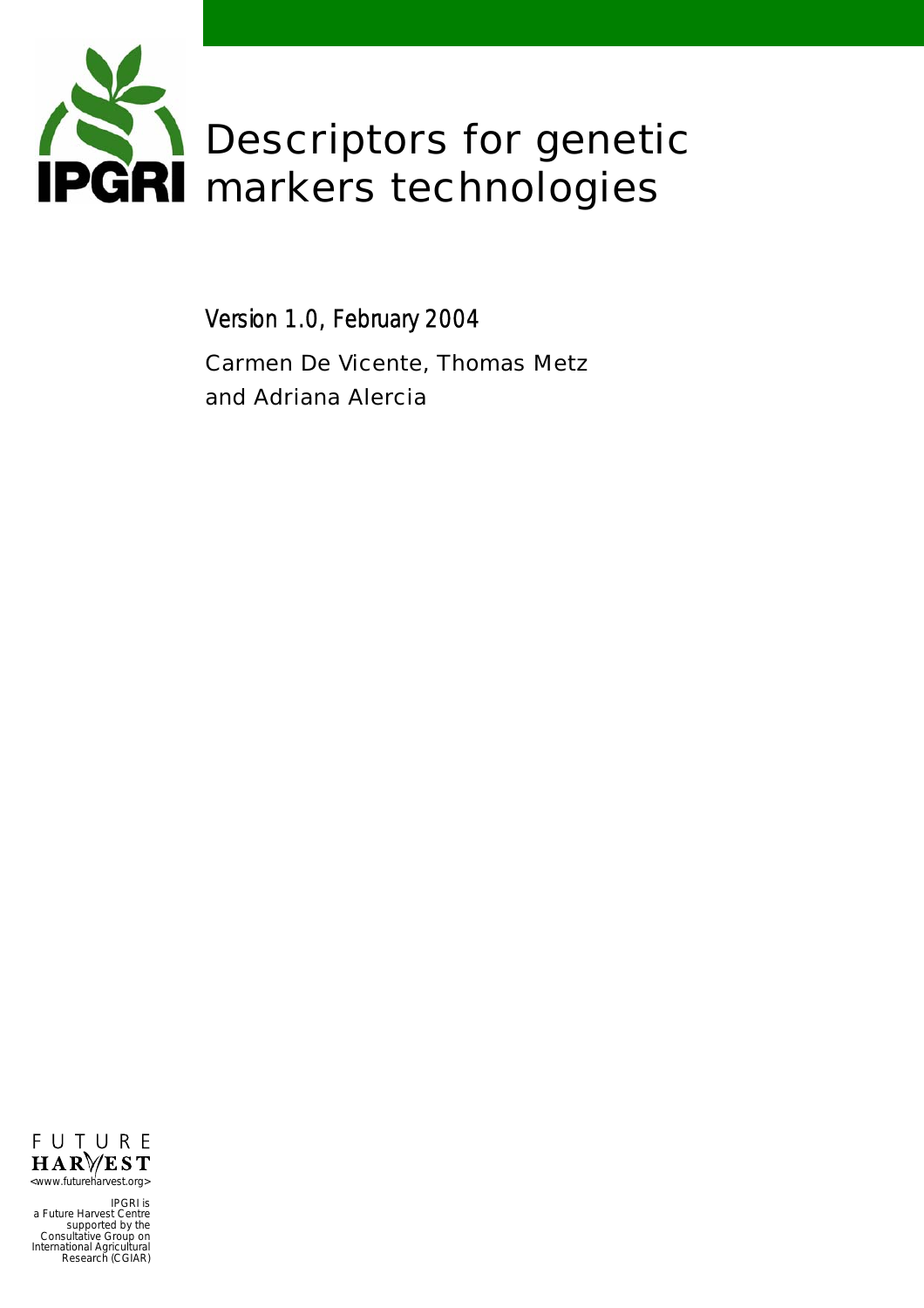*The International Plant Genetic Resources Institute (IPGRI)* is an independent international scientific organization that seeks to advance the conservation and use of plant genetic diversity for the well-being of present and future generations. It is one of 16 Future Harvest Centres supported by the Consultative Group on International Agricultural Research (CGIAR), an association of public and private members who support efforts to mobilize cutting-edge science to reduce hunger and poverty, improve human nutrition and health, and protect the environment. IPGRI has its headquarters in Maccarese, near Rome, Italy, with offices in more than 20 other countries worldwide. The Institute operates through three programmes: (1) the Plant Genetic Resources Programme, (2) the CGIAR Genetic Resources Support Programme and (3) the International Network for the Improvement of Banana and Plantain (INIBAP).

 The international status of IPGRI is conferred under an Establishment Agreement which, by January 2003, had been signed by the Governments of Algeria, Australia, Belgium, Benin, Bolivia, Brazil, Burkina Faso, Cameroon, Chile, China, Congo, Costa Rica, Côte d'Ivoire, Cyprus, Czech Republic, Denmark, Ecuador, Egypt, Greece, Guinea, Hungary, India, Indonesia, Iran, Israel, Italy, Jordan, Kenya, Malaysia, Mauritania, Morocco, Norway, Pakistan, Panama, Peru, Poland, Portugal, Romania, Russia, Senegal, Slovakia, Sudan, Switzerland, Syria, Tunisia, Turkey, Uganda and Ukraine.

 Financial support for IPGRI's research is provided by more than 150 donors, including governments, private foundations and international organizations. For details of donors and research activities please see IPGRI's Annual Reports, which are available in printed form on request from ipgri-publications@cgiar.org or from IPGRI's Web site ([www.ipgri.cgiar.org\)](http://www.ipgri.cgiar.org/).

 The geographical designations employed and the presentation of material in this publication do not imply the expression of any opinion whatsoever on the part of IPGRI or the CGIAR concerning the legal status of any country, territory, city or area or its authorities, or concerning the delimitation of its frontiers or boundaries. Similarly, the views expressed are those of the authors and do not necessarily reflect the views of these organizations.

 Mention of a proprietary name does not constitute endorsement of the product and is given only for information.

*Citation*: De Vicente, C., Metz, T. and Alercia, A. 2004. Descriptors for Genetic Markers Technologies. International Plant Genetic Resources Institute, Rome Italy.

ISBN 92-9043-618-2

IPGRI Via dei Tre Denari 472/a 00057 Maccarese Rome, Italy

© International Plant Genetic Resources Institute, 2004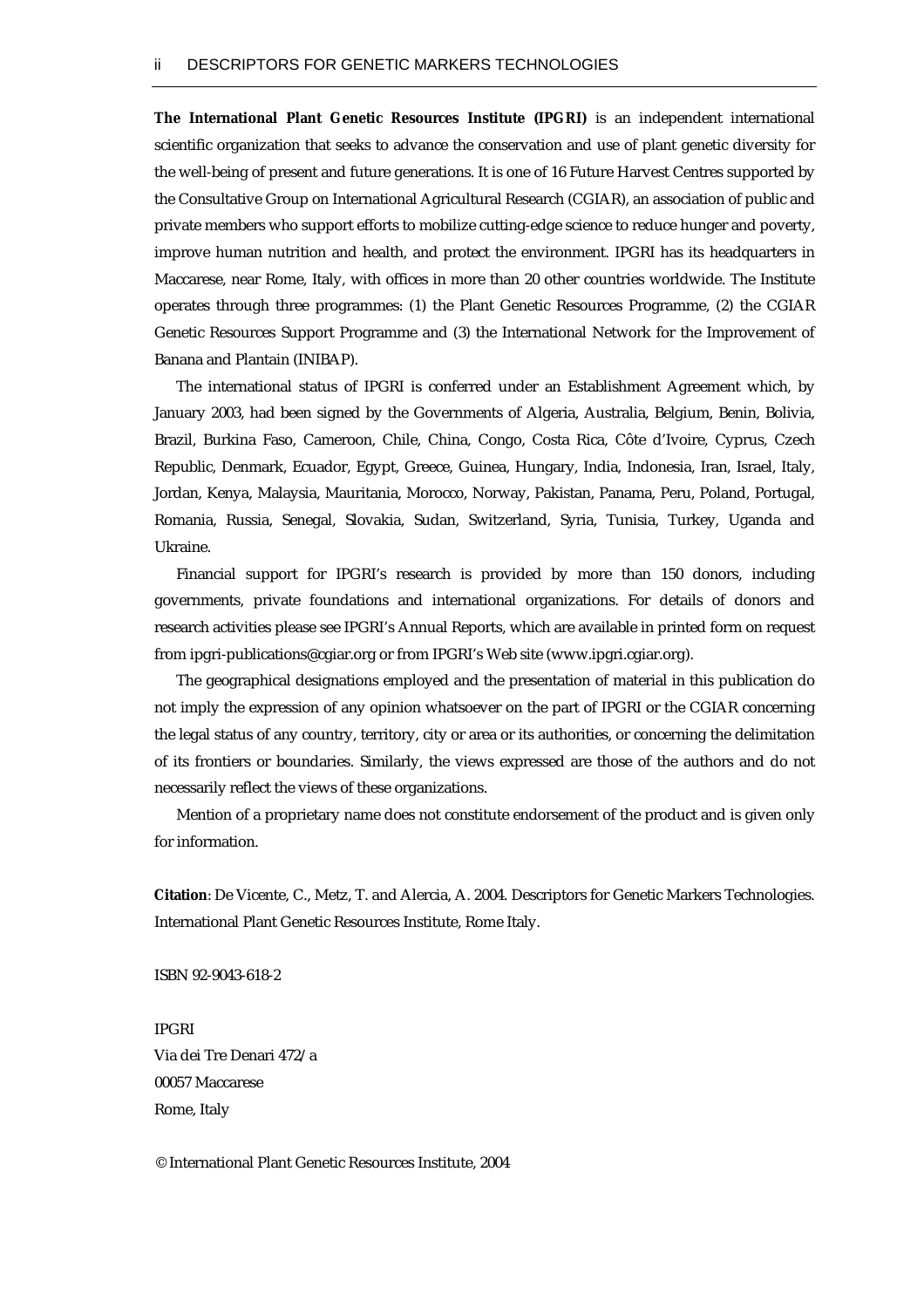# **Contents**

| <b>Introduction</b> |                                        | 1              |
|---------------------|----------------------------------------|----------------|
|                     | 1. Marker identifiers and names        | $\mathbf{2}$   |
|                     | > Universal marker identifier          | $\overline{2}$ |
|                     | > Canonical marker name                | $\overline{2}$ |
|                     | $\blacktriangleright$ Accession number | $\overline{2}$ |
|                     | 2. Taxonomy                            | 3              |
|                     | $\blacktriangleright$ Genus            | 3              |
|                     | $\blacktriangleright$ Species          | 3              |
|                     | $\blacktriangleright$ Subtaxa          | 3              |
|                     | 3. Markers nature and types            | 4              |
|                     | > Protein-based markers                | 4              |
|                     | > Metabolic based markers              | 4              |
|                     | > DNA-based markers                    | 4              |
|                     | > Phenotype based markers              | 4              |
|                     | 4. Experimental conditions             | 5              |
|                     | 4.1 Isozymes                           | $\overline{5}$ |
|                     | $\star$ Canonical marker name          | $\overline{5}$ |
|                     | $\star$ Sample extraction method       | 5              |
|                     | $\star$ Marker sample separation       | $\overline{5}$ |
|                     | $\star$ Identification process         | 5              |
|                     | Seed storage proteins<br>4.2           | 6              |
|                     | Total soluble proteins<br>4.3          | 6              |
|                     | <b>RFLP</b><br>4.4                     | 6              |
|                     | $\star$ Canonical marker name          | 6              |
|                     | * DNA extraction method                | 6              |
|                     | $\star$ DNA probe and origin           | 6              |
|                     | $\star$ Genome location                | 6              |
|                     | $\star$ Restriction enzyme             | 6              |
|                     | $\star$ Electrophoresis                | 6              |
|                     | * Visualization                        | 7              |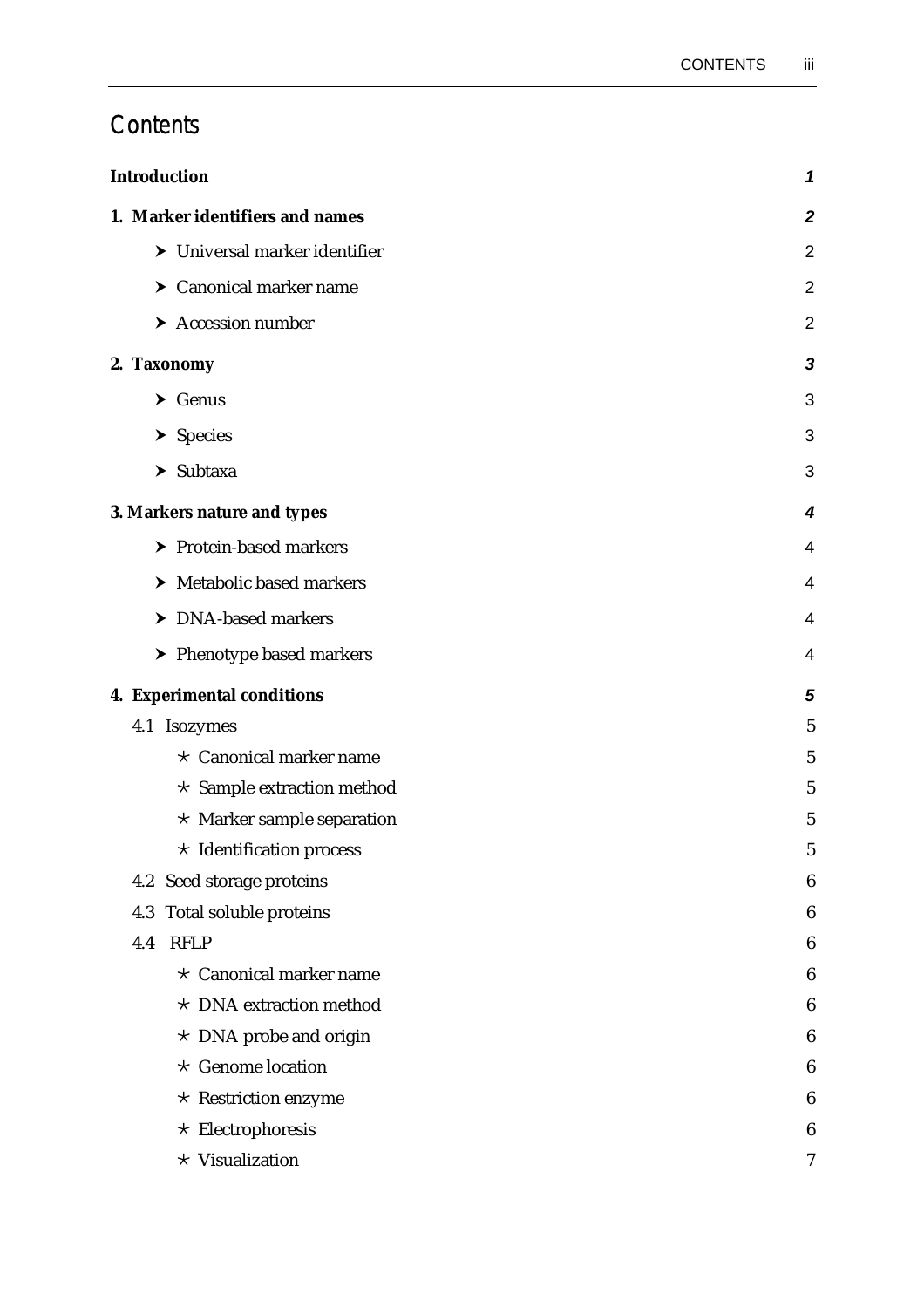| 4.5 RAPD                           | 7  |
|------------------------------------|----|
| $\star$ Canonical marker name      | 7  |
| $\star$ DNA extraction method      | 7  |
| $\star$ Primer sequence            | 7  |
| $\star$ PCR reaction (composition) | 8  |
| $\star$ PCR conditions             | 8  |
| $\star$ Electrophoresis            | 8  |
| * Visualization                    | 9  |
| 4.6 Microsatellites                | 9  |
| $\star$ Canonical marker name      | 9  |
| $\star$ Publication of primers     | 9  |
| * DNA extraction method            | 9  |
| $\star$ Primer sequences           | 9  |
| $\star$ Genomic location           | 9  |
| $\star$ Primers' origin            | 9  |
| * PCR reaction (composition)       | 10 |
| $\star$ PCR conditions             | 10 |
| $\star$ Electrophoresis            | 11 |
| * Visualization                    | 11 |
| 4.7 AFLP                           | 12 |
| $\star$ Canonical marker name      | 12 |
| $\star$ DNA extraction method      | 12 |
| $\star$ Enzyme combinations        | 12 |
| $\star$ Adaptors                   | 12 |
| $\star$ Primer sequences           | 12 |
| $\star$ PCR reaction (composition) | 12 |
| $\star$ PCR conditions             | 12 |
| $\star$ Electrophoresis            | 14 |
| * Visualization                    | 14 |
| 4.8 CAPS                           | 14 |
| $\star$ Canonical marker name      | 14 |
| * DNA extraction method            | 15 |
| $\star$ Primer sequence            | 15 |
| $\star$ Genome location            | 15 |
| $\star$ PCR conditions             | 15 |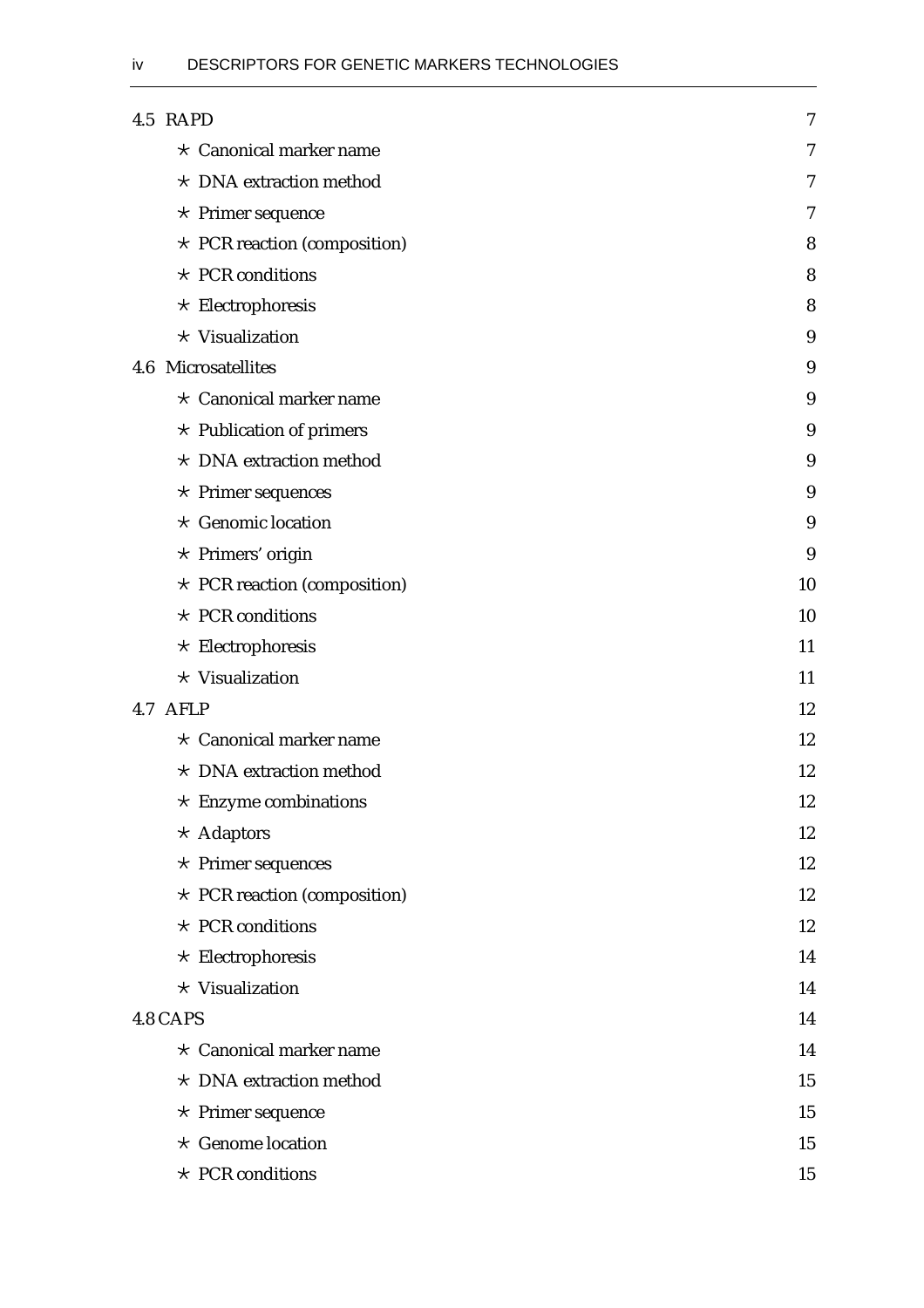|                                                                                                                     | $\star$ Restriction enzyme                 | 15       |
|---------------------------------------------------------------------------------------------------------------------|--------------------------------------------|----------|
|                                                                                                                     | $\star$ Electrophoresis                    | 16       |
|                                                                                                                     | * Visualization                            | 16       |
|                                                                                                                     | 5. Interpretation of markers               | 17       |
|                                                                                                                     | > Genotypes used as reference standards    | 17       |
|                                                                                                                     | > Protein based markers                    | 17       |
|                                                                                                                     | $\star$ Isozymes                           | 17       |
|                                                                                                                     | Genetic control of the isoenzymatic system | 17       |
|                                                                                                                     | Number of alleles per gene                 | 17       |
|                                                                                                                     | Molecular structure of the isozyme         | 17       |
| $\star$ Seed storage proteins<br>$\star$ Total soluble proteins<br>> Metabolic based markers<br>> DNA based markers |                                            | 17       |
|                                                                                                                     |                                            | 17<br>17 |
|                                                                                                                     |                                            |          |
|                                                                                                                     |                                            |          |
|                                                                                                                     | $\star$ Predicted product length           | 17       |
|                                                                                                                     | * Number of bands or alleles obtained      | 18       |
|                                                                                                                     | $\star$ Dominance                          | 18       |
|                                                                                                                     | > Phenotype based markers                  | 18       |
|                                                                                                                     | <b>6.</b> Use of the results               | 19       |
|                                                                                                                     | 7. Remarks                                 | 20       |
| <b>Bibliography</b><br><b>Acronyms</b>                                                                              |                                            | 21       |
|                                                                                                                     |                                            | 23       |
| <b>Contributors</b>                                                                                                 |                                            | 24       |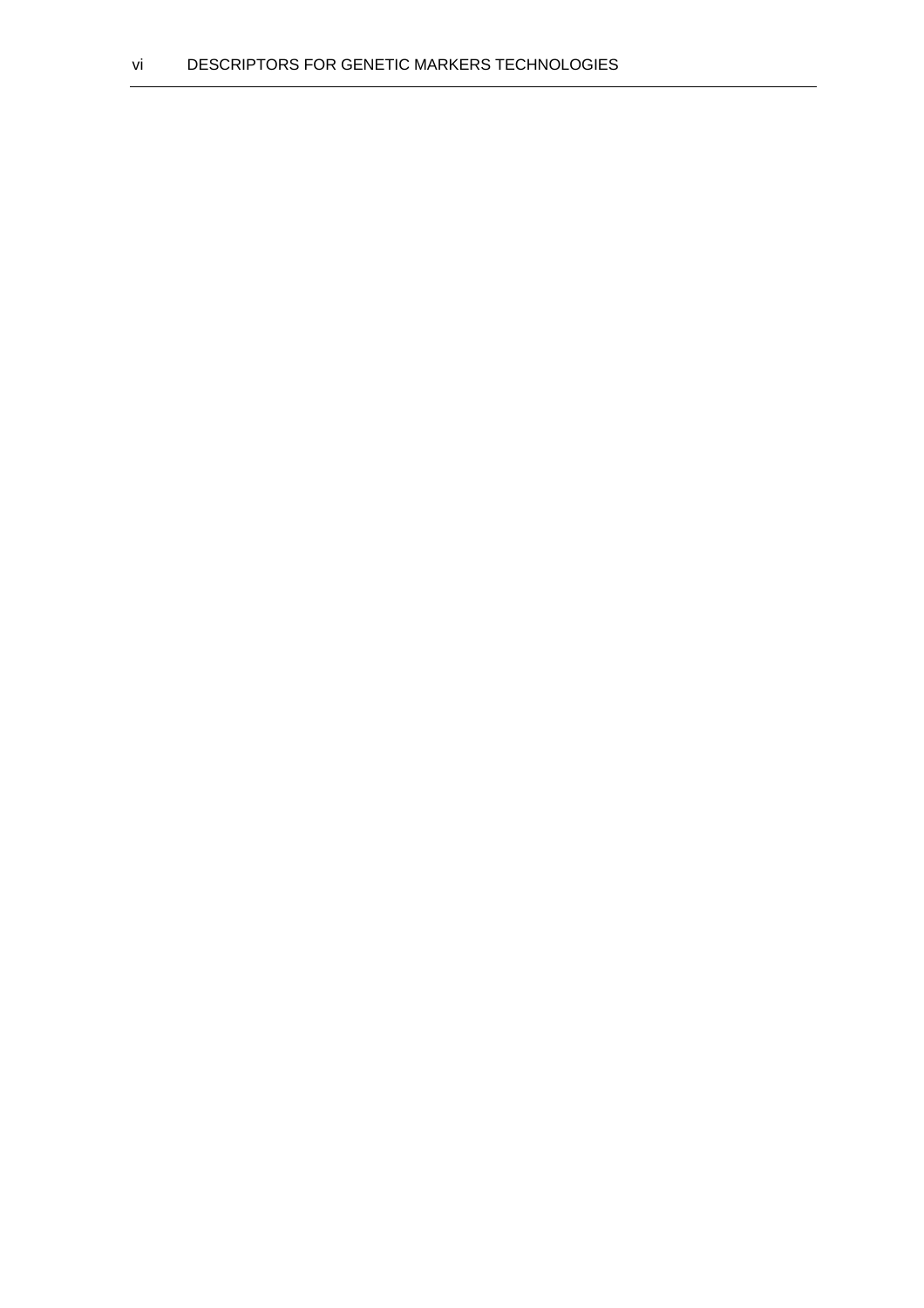## <span id="page-6-0"></span>Introduction

This List of *Descriptors for Genetic Markers Technologies* was originally developed by Dr Carmen de Vicente, Dr Thomas Metz and Ms Adriana Alercia in an effort attempt to define community standards for documenting information about genetic markers. This document is targeted to researchers using genetic marker technologies to generate and exchange genetic marker data that are standardized and replicable.

 This initial proposed set of descriptors was reviewed widely by international experts from national research institutions, universities and CGIAR centres, and their comments and contributions were included through several iterations of the document. This first official version of the list is now being published by IPGRI to encourage application of the descriptors to current research projects and to stimulate further refinement of the standards.

 This List of Descriptors defines an initial minimum set of information that is needed to describe a genetic marker technology. This List provides descriptions of content, and coding schemes that can assist in the computerized data exchange. It is realized that users may want to implement modifications and/or additions to meet specific needs. As long as these modifications allow for an easy conversion to the format proposed below, this type of data can be exchanged worldwide in a consistent manner.

 It is anticipated that future refinements of the standards may evolve towards documentation comparable to the MIAME standards for microarray experiments and associated encoding formats (i.e. the XML-based MAGE-ML implementation of MIAME).<sup>[1](#page-6-1)</sup> Future versions may also incorporate refinements based on the methodology of biological ontology research community, $^{2}$  [f](#page-6-2)or example, assignment of a term accession identifier to each descriptor definition, and placement of the terms into a structured ontology.

 The standardization of such information should facilitate the development of data exchange encoding formats (i.e. an XML DTD) for information on markers and the creation of a global registry containing a full and accurate inventory of species-specific reference markers already published.

 Special thanks are due to Dr Richard Bruskiewich of IRRI for the comprehensive advice given during the revision process.

 Comments and suggestions are welcome and should be addressed to: Adriana Alercia <[a.alercia@cgiar.org](mailto:a.alercia@cgiar.org?subject=Descriptors%20for%20Genetic%20Markers%20Technology)>.

<span id="page-6-2"></span><span id="page-6-1"></span>1 Brazma *et al*., 2001 2 Gene Ontology Consortium, 2000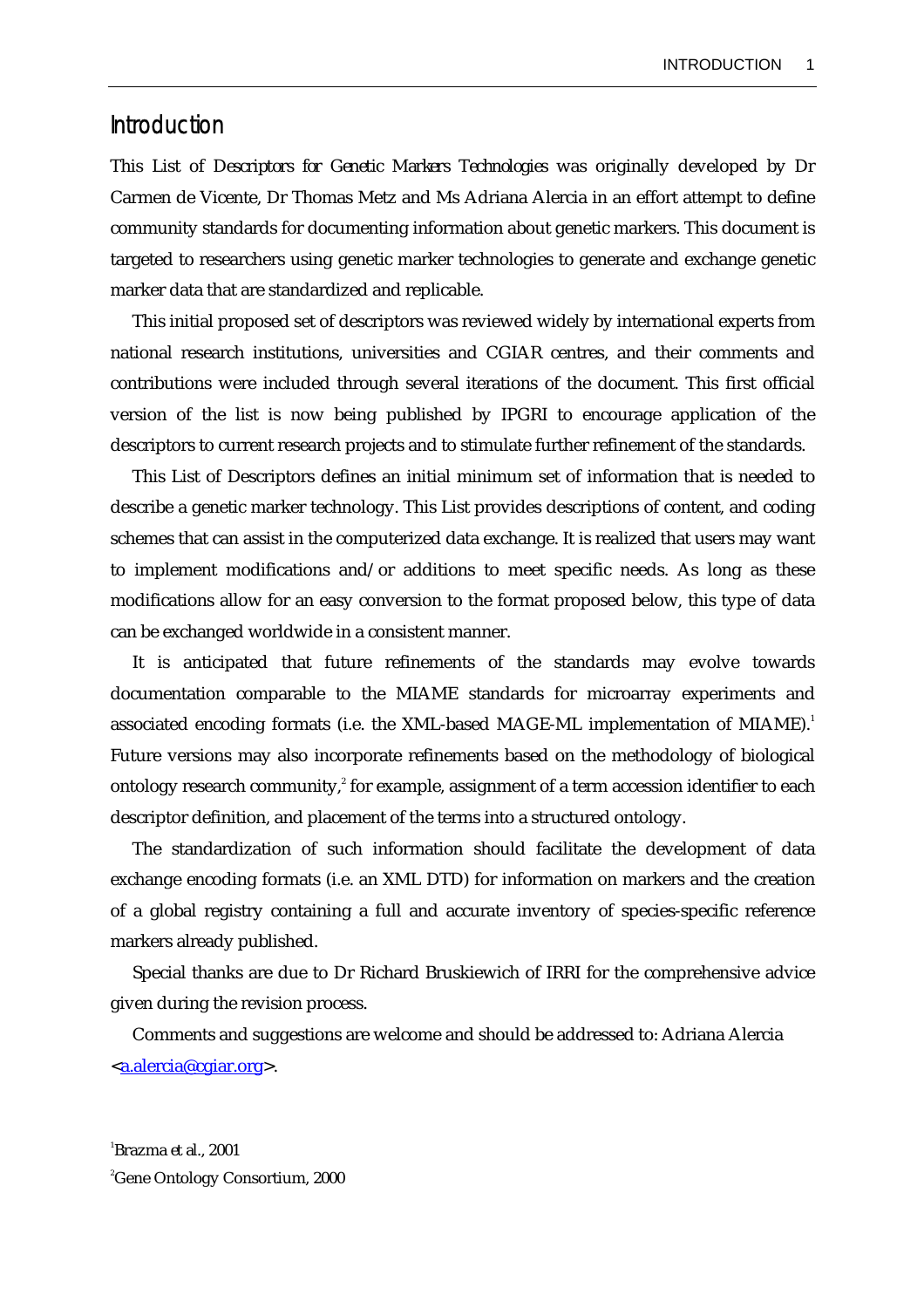# <span id="page-7-0"></span>1. Marker identifiers and names

## h *Universal marker identifier*

It is proposed that marker systems be registered with the global community of genetic mapping databases and be assigned a permanent *Universal marker identifier* (UMI), an accession identifier similar in concept to international public sequence database (Genbank/EMBL/DDBJ) accession identifiers. The UMI will serve as a unique identifier of a marker system and should never be re-assigned

## h *Canonical marker name*

Record the canonical name as the first published or most authoritative name of the marker insofar possible.

Below are presented two options to generate new canonical marker names:

(i) A marker could be given a descriptive canonical marker name based upon standard protocols specific to a particular class of marker: RFLP, AFLP, etc. Letters could be used to identify either: a DNA library, a series of a commercial kit, primer sequences, or the selective bases and enzyme combination.

(ii) Alternatively, the canonical marker name could consist of the following: [Function][Lab Designator][Species][Type of marker][serial # of clone] e.g. Xipam001 A marker of unknown function (X), developed by ICRISAT-Patancheru (ip) for Arachis (a), and a microsatellite marker (m), followed by serial # of clone Where different marker types could be identified as follows: microsatellite  $=m$ , aflp=a, rapd=r, rflp=f, snp=s, scars=c, sts=t, est=e

When more than one genetic locus is identified by a particular marker, then it should be followed by a full stop and a (single-digit) serial number indicating the order in which they were identified: e.g., Xipam001.1 and Xipam001.2

## h *Accession number*

(i.e. Genebank, Herbarium, University)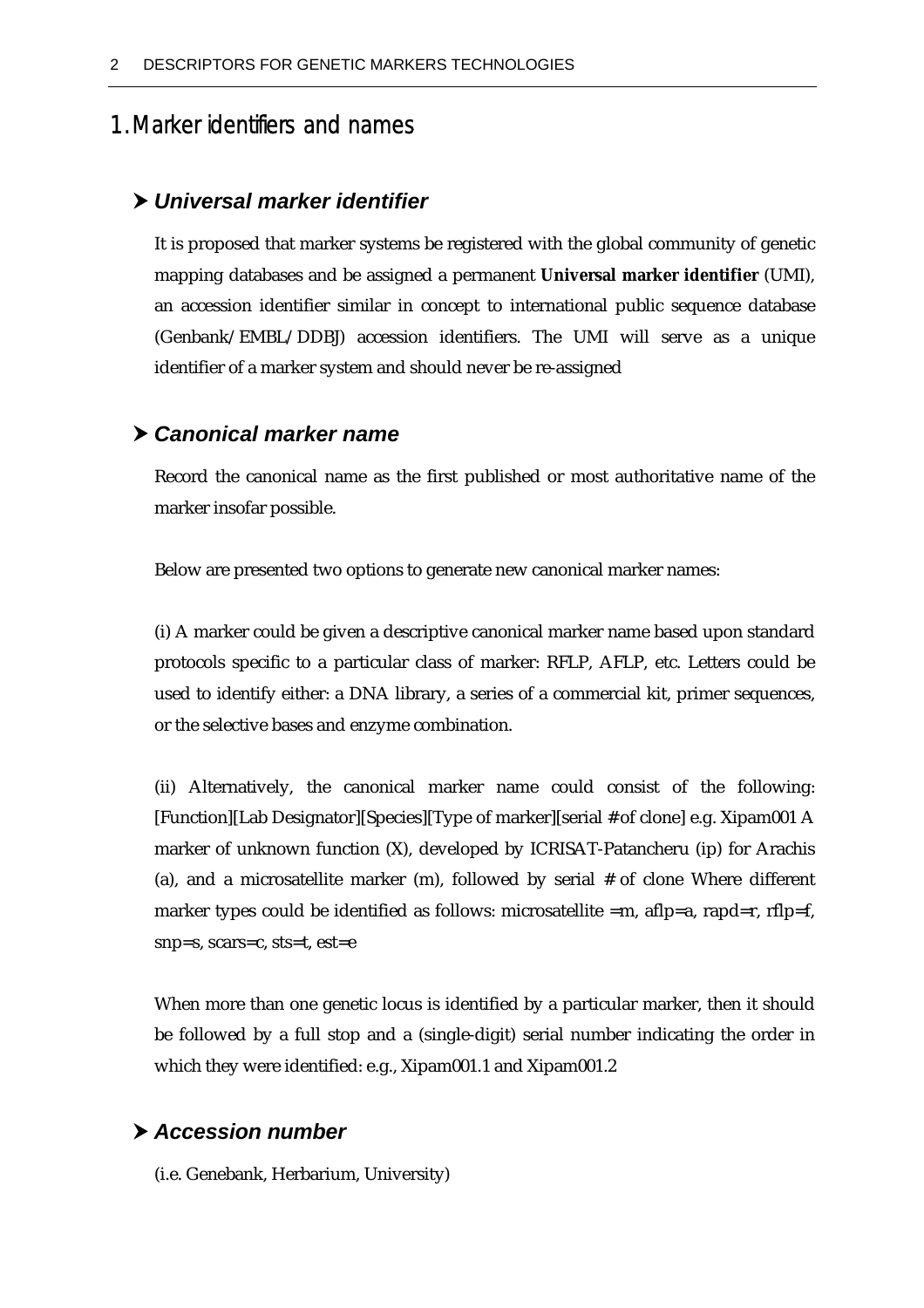# <span id="page-8-0"></span>2. Taxonomy

Where feasible, the NCBI taxonomy <http://www.ncbi.nlm.nih.gov/Taxonomy/> accession identifier will be used to specify the species or general taxon of organism targeted by the marker system and full taxonomic details of the target species should be recorded as stated below.

Strains, cultivars or subspecies should also be qualified by their SINGER or comparable germplasm accession identifier

## h *Genus*

Genus name for taxon. Initial uppercase letter required.

# h *Species*

Specific epithet portion of the scientific name in lowercase letters. Following abbreviation is allowed: 'sp.' for undetermined species or generic group of samples from the same genus

#### · *Species authority*

Provide the species authority

## h *Subtaxa*

Any additional taxonomic identifier. The following abbreviations are allowed: 'subsp.' (for subspecies); 'convar.' (for convariety); 'var.' (for variety); 'f.' (for form).

#### · *Subtaxa authority*

Provide the subtaxa authority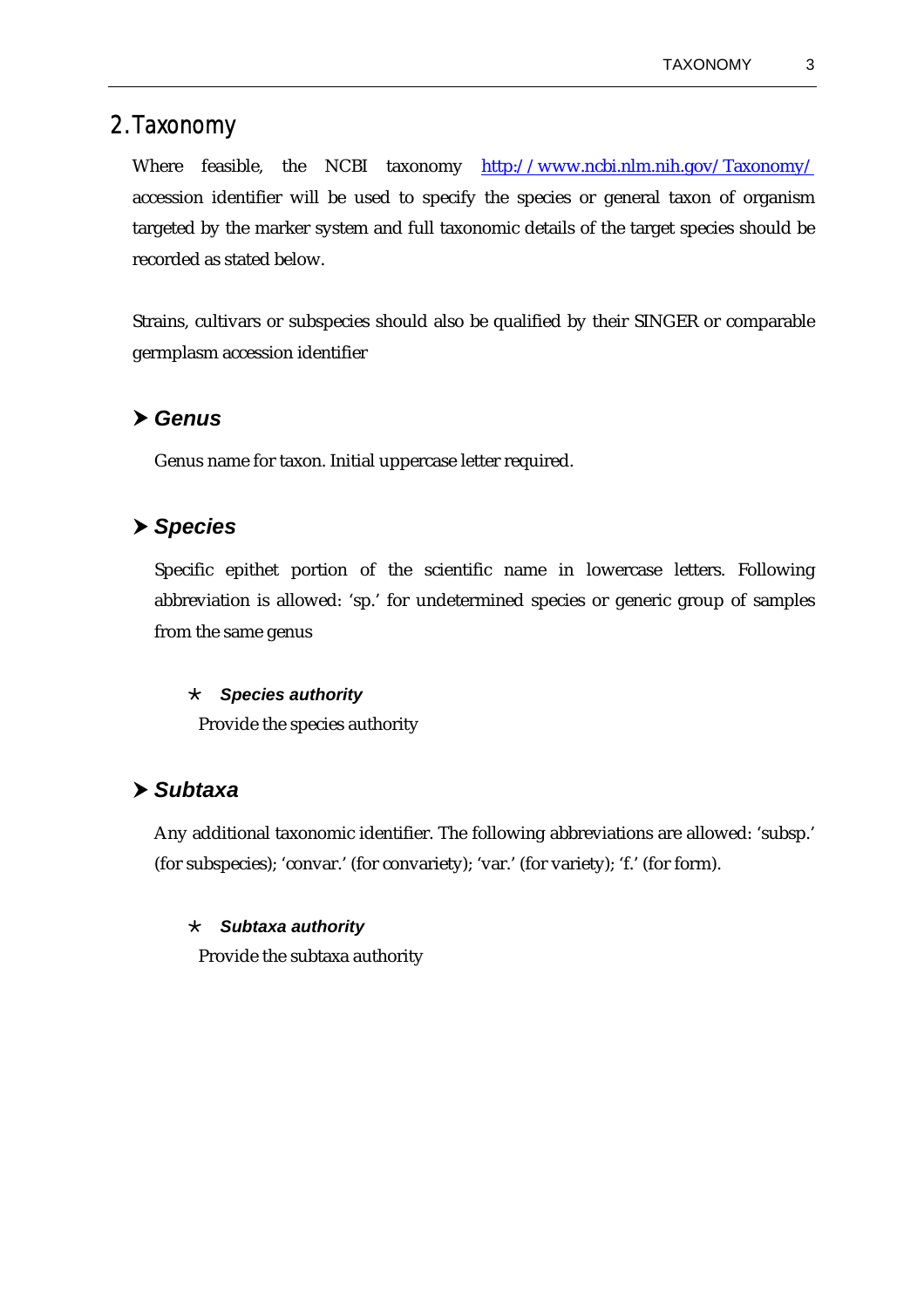# <span id="page-9-0"></span>3. Markers nature and types

# h *Protein-based markers*

Isozymes Seed storage proteins Total soluble proteins

# h *Metabolic based markers*

Polyphenol profile Flavonoids Carbohydrates Oils Secondary products

# h *DNA-based markers*

## *Hybridization based*

RFLP

## *Polymerase chain reaction-based*

RAPD SSR, STR, STMS or microsatellite AFLP CAPS **EST** Inter-SSR SNPs SCAR PCR-sequencing Other (specify in descriptor *7. Remarks*)

# h *Phenotype based markers*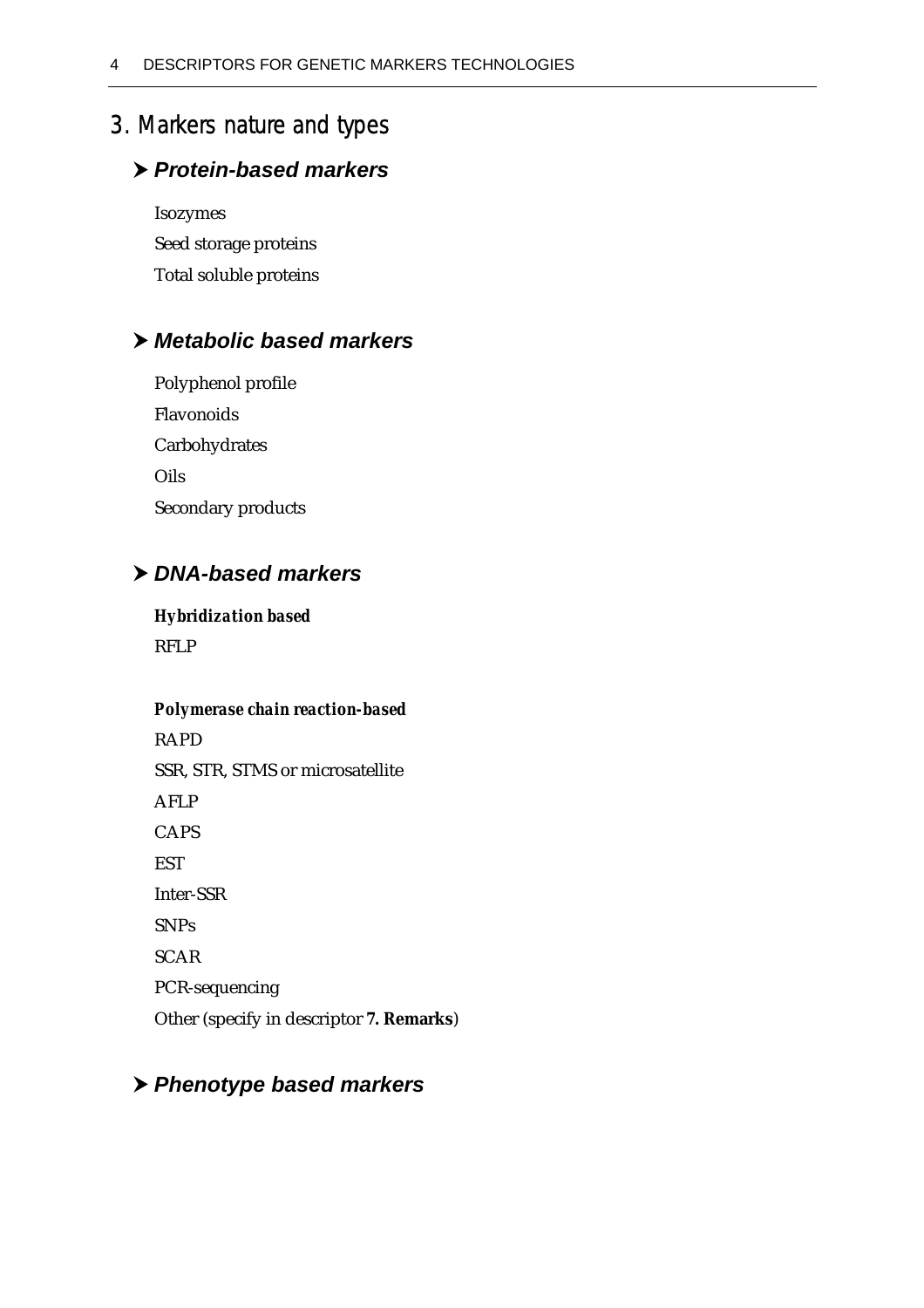# <span id="page-10-0"></span>4. Experimental conditions

Provide information on reliable and proven protocols (that is laboratory recipes for extraction, generation of markers and interpretation) with references, as appropriate

# h *Protein based markers*

## *4.1 Isozymes*

#### · *Canonical marker name*

In the case of isozymes, the marker identifier should refer to the International codes for Enzyme Nomenclature (IUBMB). For example, PGM (phosphoglucomutase)

#### · *Sample extraction method*

Indicate the tissue and the recipe for the extraction buffer used

#### · *Marker sample separation*

- ♦ *Electrophoresis* 
	- *Gel composition*
	- *Buffer composition*
	- *Running conditions* 
		- o Voltage
		- o Current
		- o Time of run
	- *Other methods of separation* Specify in descriptor *7. Remarks*

#### · *Identification process*

♦ *Staining* 

Indicate the recipe for the staining solutions and conditions for incubation

#### ♦ *Other staining solutions*

Specify in descriptor *7. Remarks*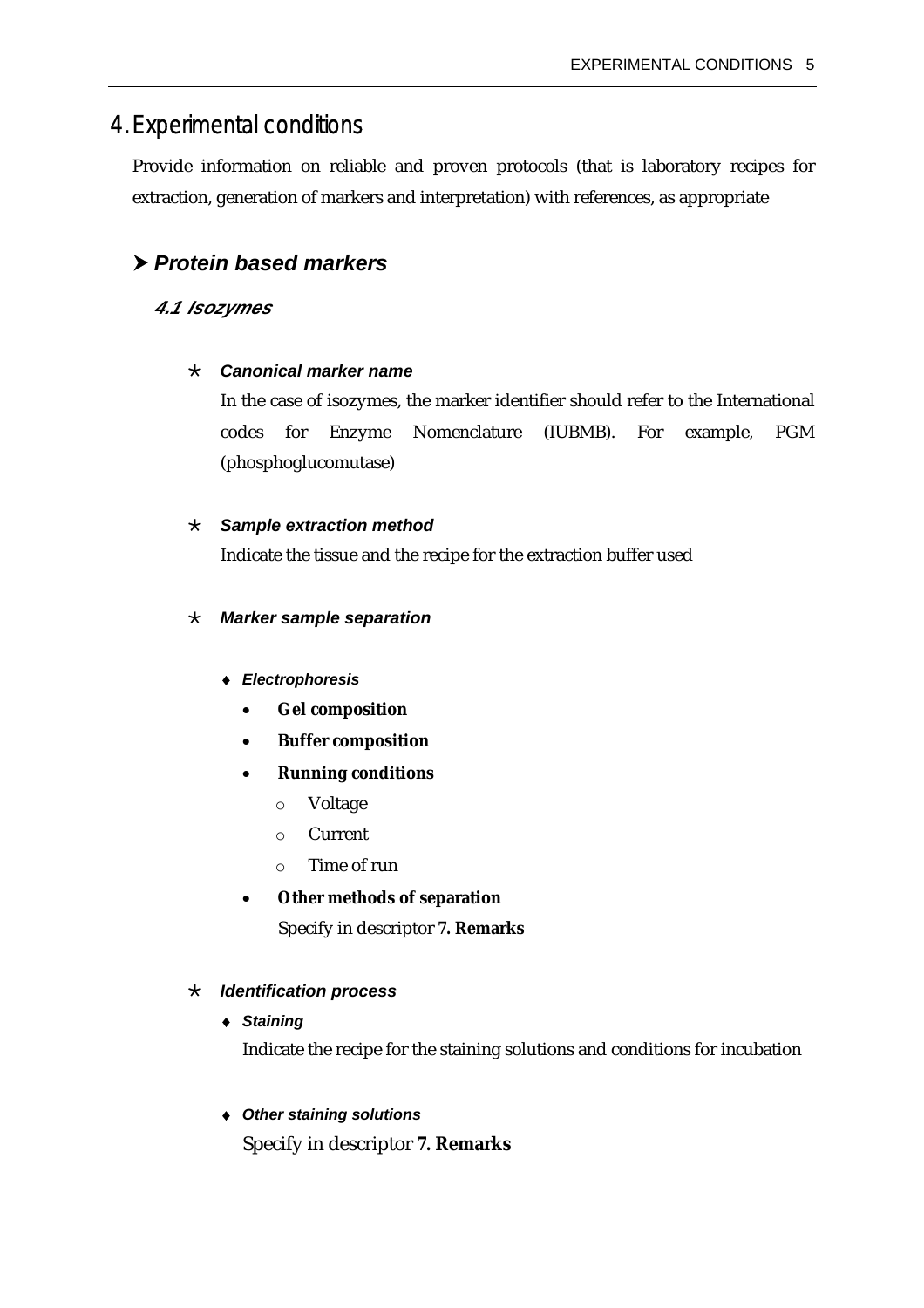## <span id="page-11-0"></span>*4.2 Seed storage proteins*

## *4.3 Total soluble proteins*

## h *DNA-based markers*

## *4.4 RFLP*

## · *Canonical marker name*

See instructions under *Section 1*.

### · *DNA extraction method*

Indicate the protocol used or/the reference where the protocol was published

Total

Chloroplastic

Mitochondrial

## · *DNA probe and origin*

Indicate the name of the probe, if used, and the Laboratory, which obtained it

#### · *Genome location*

Nuclear Chloroplastic Mitochondrial

### · *Restriction enzyme*

Indicate the restriction enzyme used to digest the DNA

#### · *Electrophoresis*

♦ *Gel composition*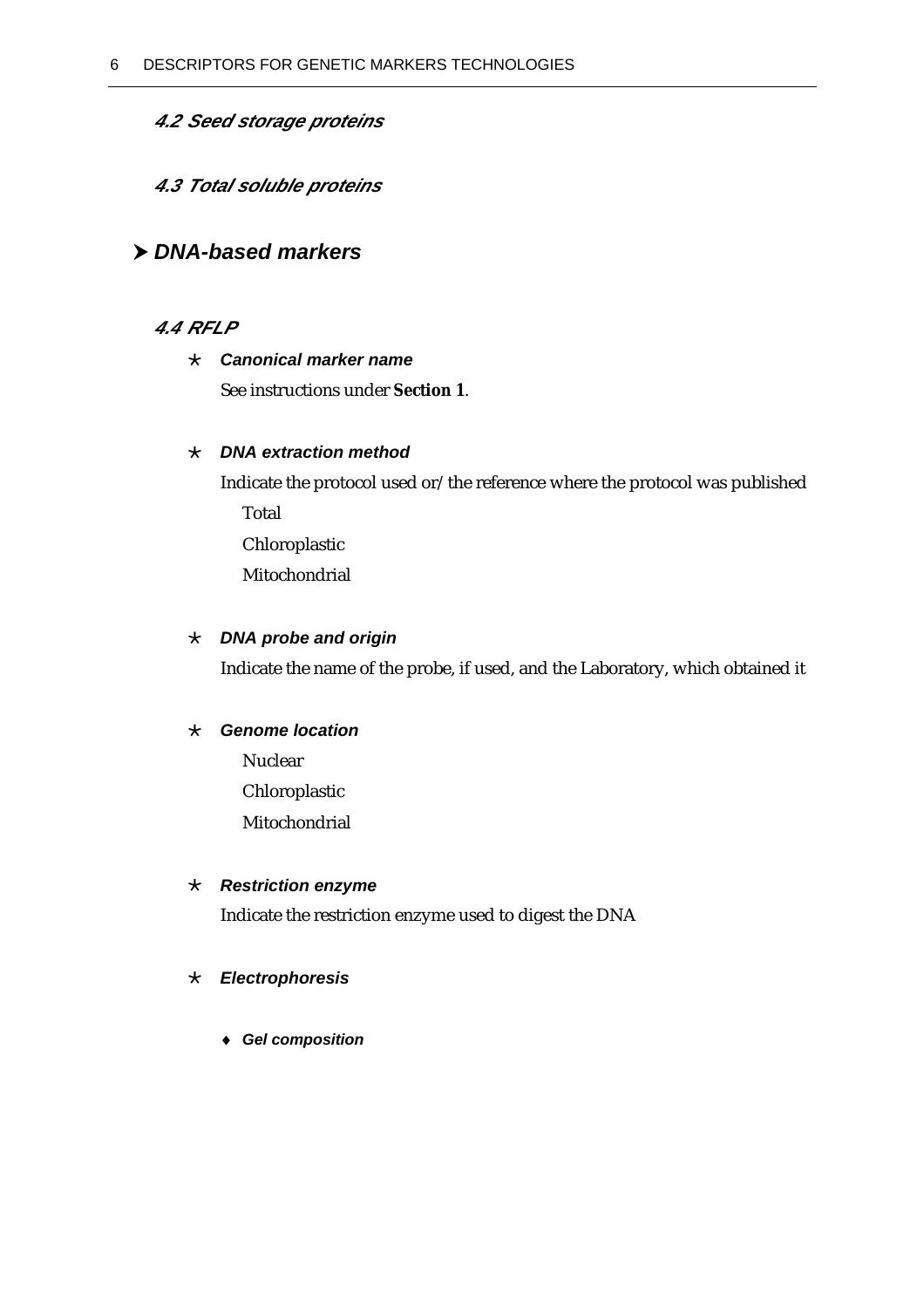#### <span id="page-12-0"></span>♦ *Running conditions*

- o Voltage
- o Current
- o Time of run

#### · *Visualization*

Indicate experimental procedures for detection of markers

#### ♦ *Radioactive*

Enumerate radioisotopes and their activities

 $P^{33}$ 

 $P^{32}$ 

 $S^{35}$ 

Other (specify in descriptor *7. Remarks)* 

#### ♦ *Non-radioactive*

 Fluorescence Chemiluminescence Other (specify in descriptor *7. Remarks*)

## *4.5 RAPD [3](#page-12-1)*

#### · *Canonical marker name*

See instructions in *Section 1.*

#### · *DNA extraction method*

Indicate the protocol used or/the reference where the protocol was published

#### · *Primer sequence*

List primer sequence and commercial provider

<span id="page-12-1"></span>3 Be aware that this technology is not highly reproducible.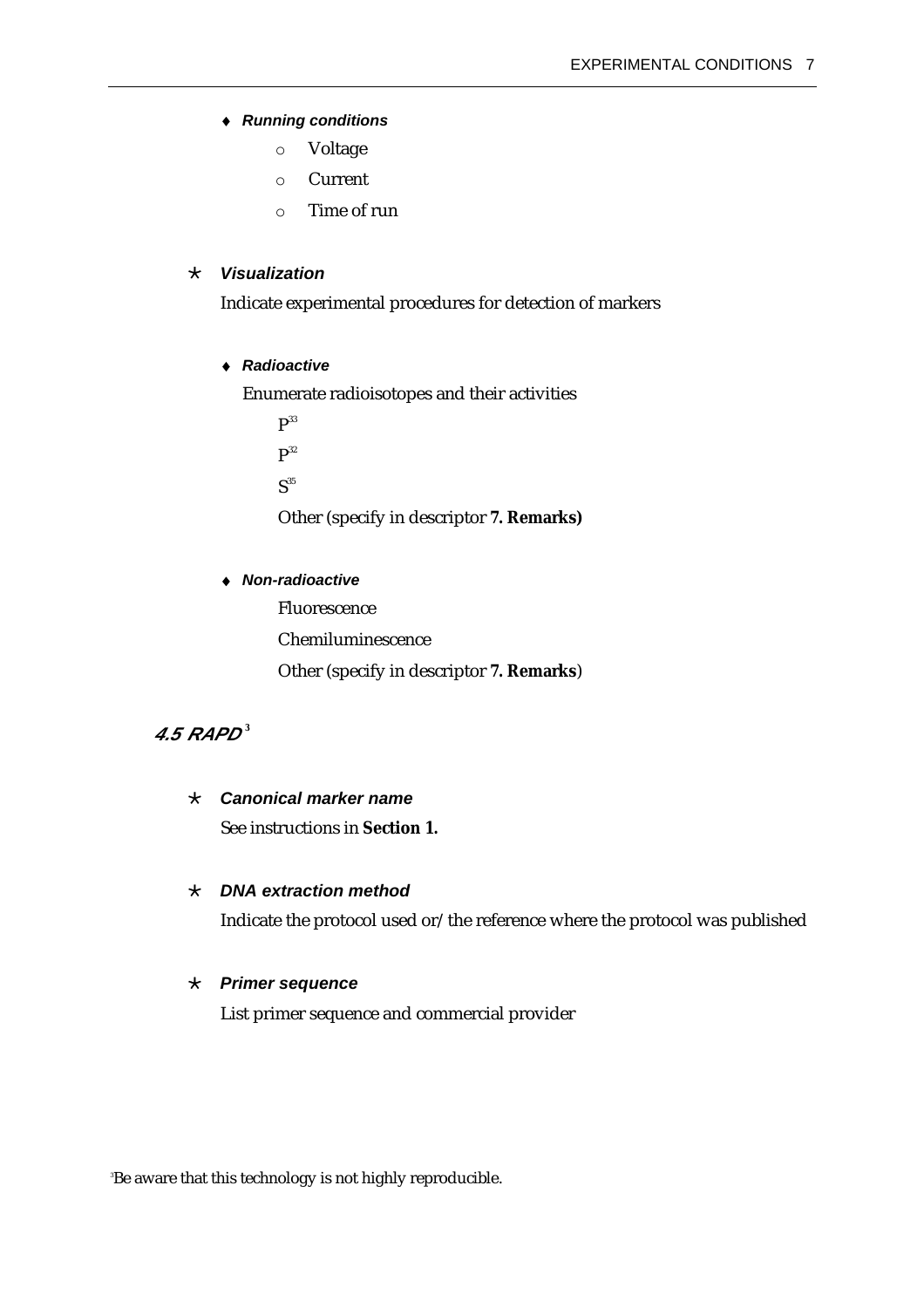### <span id="page-13-0"></span>· *PCR reaction (composition)*

Specify  $MgCl<sub>2</sub>$  and/or primer concentrations and any other reagent, in addition to standard components

## · *PCR conditions*

#### ♦ *Thermocycler*

Indicate the brand name and model

#### ♦ *Initial denaturation*

- o Temperature [°C]
- o Duration [s]

#### ♦ *Amplification conditions*

- *Number of cycles*
- *Denaturation* 
	- o Temperature [°C]
	- o Duration [s]

#### • *Annealing*

- o Temperature [°C]
- o Duration [s]

#### • *Elongation*

- o Temperature [°C]
- o Duration [s]

#### ♦ *Terminal elongation*

- o Temperature [°C]
- o Duration [s]

#### · *Electrophoresis*

♦ *Gel composition*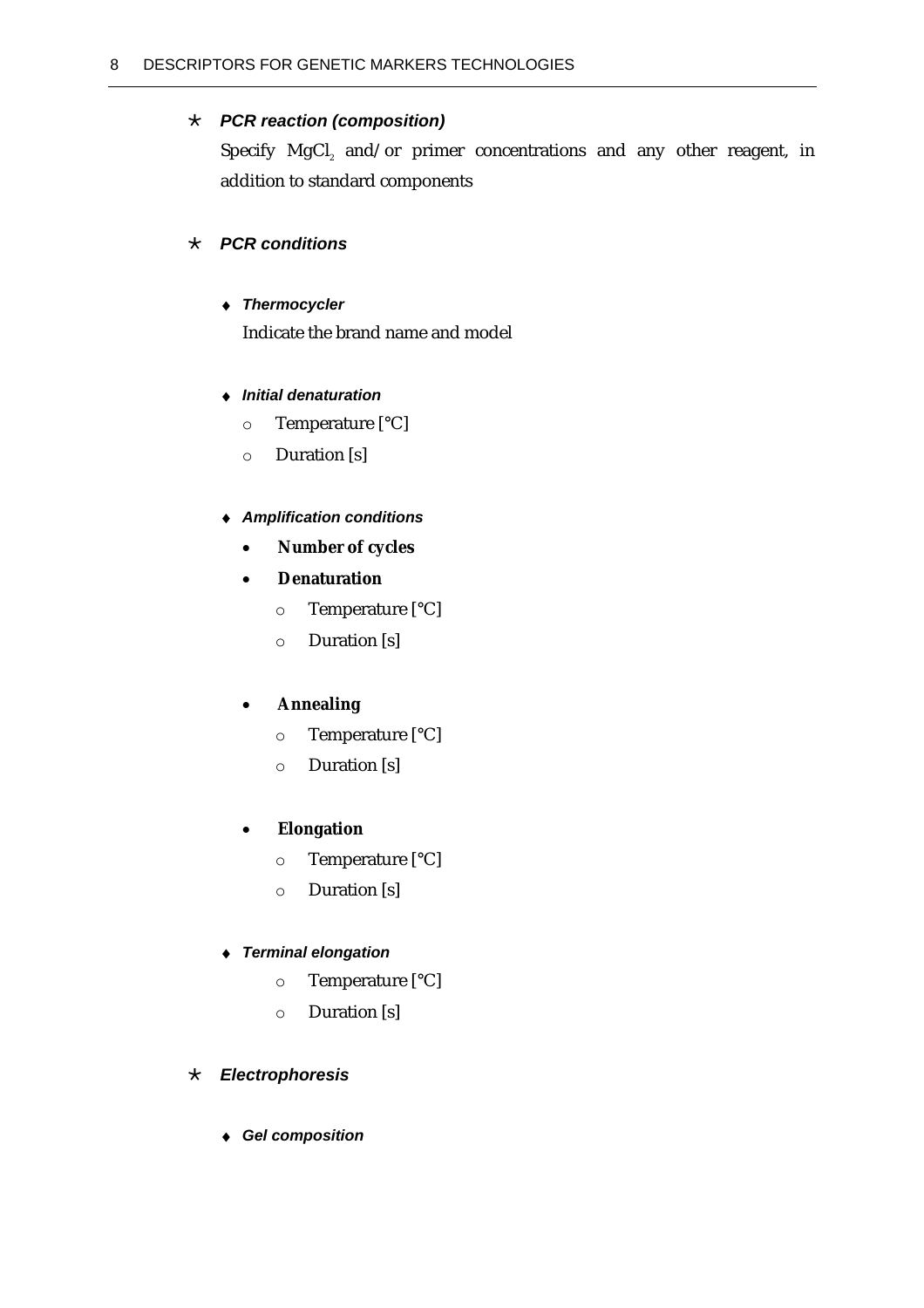#### <span id="page-14-0"></span>♦ *Running conditions*

- o Voltage
- o Current
- o Time of run

#### · *Visualization*

Indicate experimental procedures for detection of markers.

#### ♦ *Detection*

 Ethidium bromide Other (specify in descriptor *7. Remarks*)

## *4.6 Microsatellites*

#### · *Canonical marker name*

See instructions under *Section 1.*

#### · *Publication of primers*

Provide original reference

#### · *DNA extraction method*

Indicate the protocol used or/the reference where the protocol was published

#### · *Primer sequences*

List primer sequences

#### · *Genomic location*

 Nuclear Chloroplastic Mitochondrial

#### · *Primers' origin*

Indicate the Research Laboratory which designed them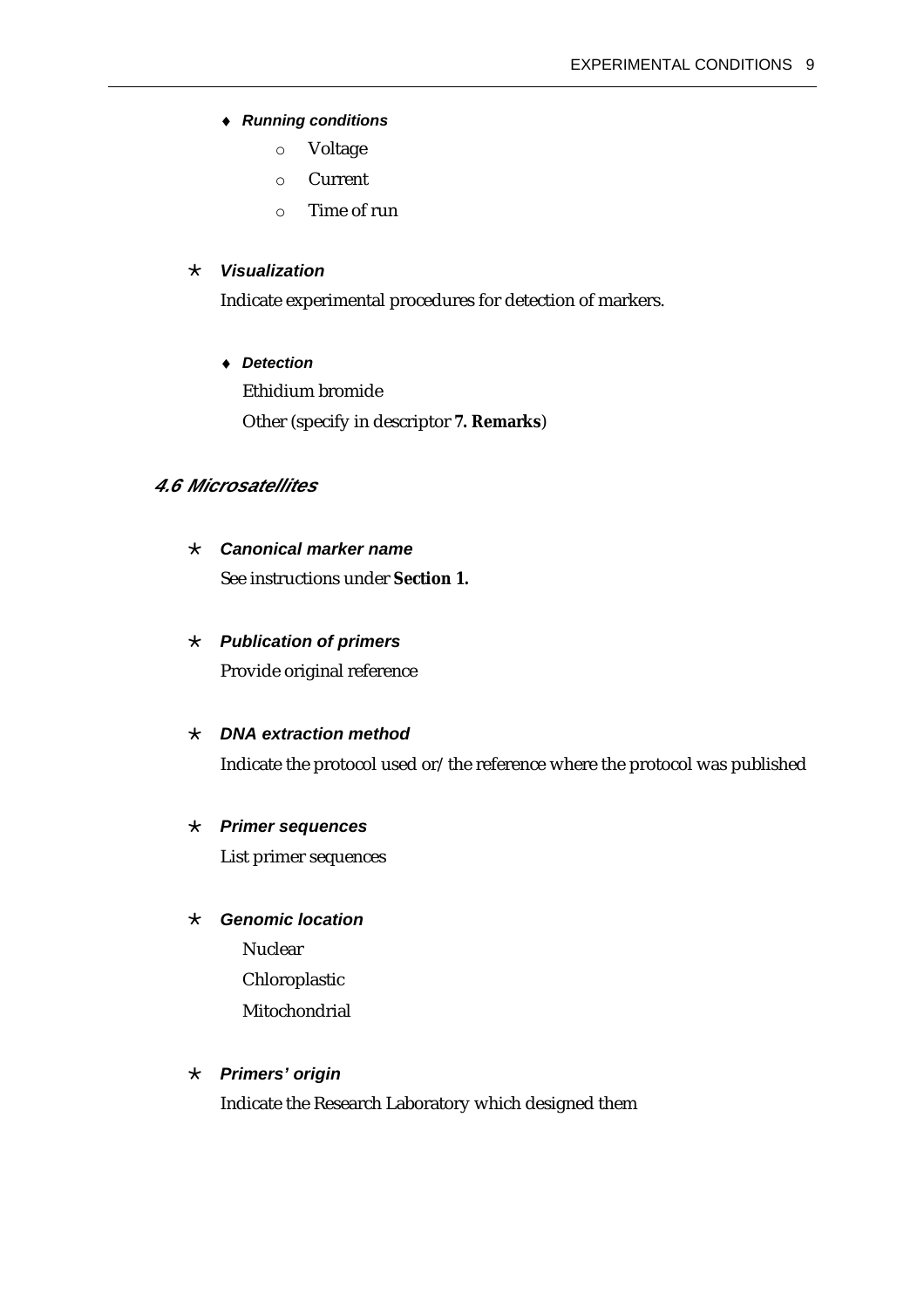## <span id="page-15-0"></span>· *PCR reaction (composition)*

Specify MgCl $_{\tiny 2}$  and/or primer concentrations and any other important reagent, in addition to standard components

## · *PCR conditions*

#### ♦ *Initial denaturation*

- o Temperature [°C]
- o Duration [s]

### ♦ *Touchdown amplification conditions*

Touchdown amplification conditions (only if using touchdown program)

• *Number of cycles* 

## • *Denaturation*

- o Temperature [°C]
- o Duration [s]

## • *Annealing*

- o Starting temperature [°C]
- o ∆T [°C]
- o Duration [s]

## • *Elongation*

- o Temperature [°C]
- o Duration [s]

#### ♦ *Amplification conditions*

- *Number of cycles*
- *Denaturation* 
	- o Temperature [°C]
	- o Duration [s]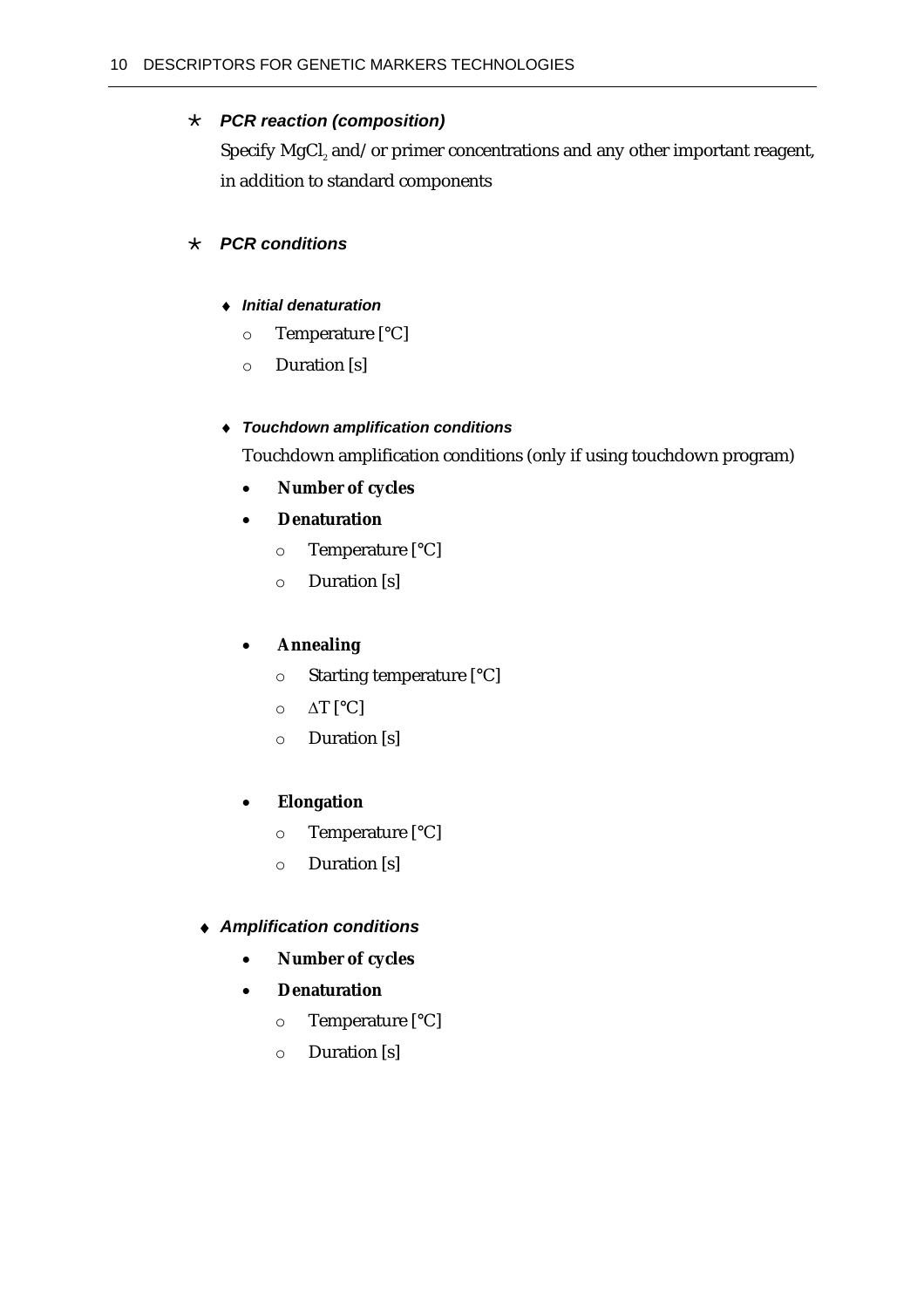#### <span id="page-16-0"></span>• *Annealing*

- o Temperature [°C]
- o Duration [s]

#### • *Elongation*

- o Temperature [°C]
- o Duration [s]

#### ♦ *Terminal elongation*

- o Temperature [°C]
- o Duration [s]

#### · *Electrophoresis*

♦ *Gel composition* 

#### ♦ *Running conditions*

- o Voltage
- o Current
- o Time of run

#### · *Visualization*

Indicate experimental procedures to visualize the markers

#### ♦ *Radioactive*

 $P^{33}$  $P^{32}$  $S^{35}$ 

Other (specify in descriptor *7. Remarks)* 

#### ♦ *Non-radioactive*

 Ethidium bromide Silver staining Fluorescence

Other (specify in descriptor *7. Remarks*)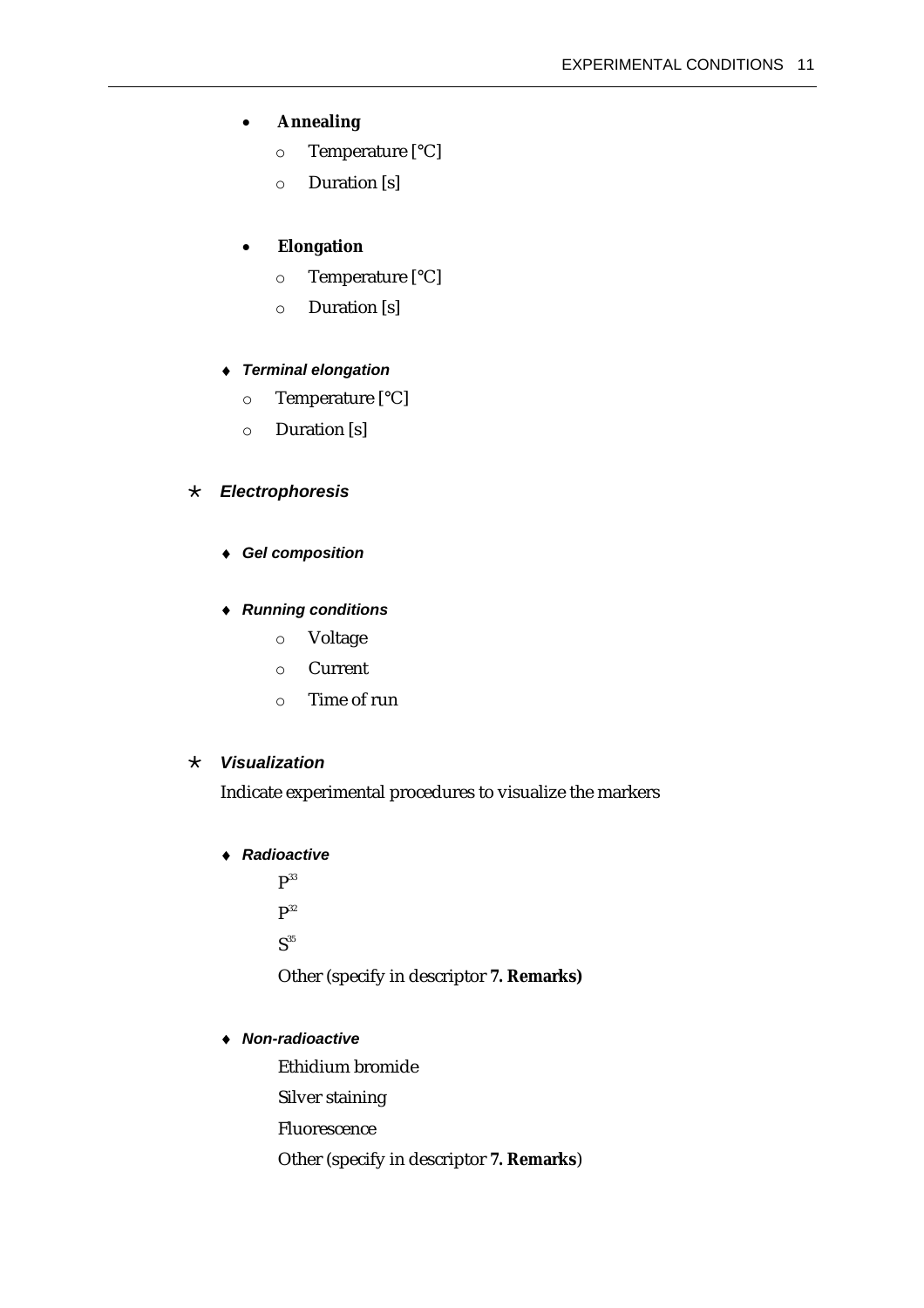## <span id="page-17-0"></span>*4.7 AFLP*

#### · *Canonical marker name*

See instructions under *Section 1.* 

#### · *DNA extraction method*

Indicate the protocol used or/the reference where the protocol was published

#### · *Enzyme combinations*

Indicate the restriction enzymes used to digest the DNA

#### · *Adaptors*

Indicate adaptors for the restriction sites

#### · *Primer sequences*

List primer sequences

### · *PCR reaction (composition)*

Specify MgCl $_{\tiny 2}$  and/or primer concentrations and any other important reagent for both amplifications in addition to standard components

 Pre-selective Selective

#### · *PCR conditions*

- ♦ *Pre-selective* 
	- *Initial denaturation* 
		- o Temperature [°C]
		- o Duration [s]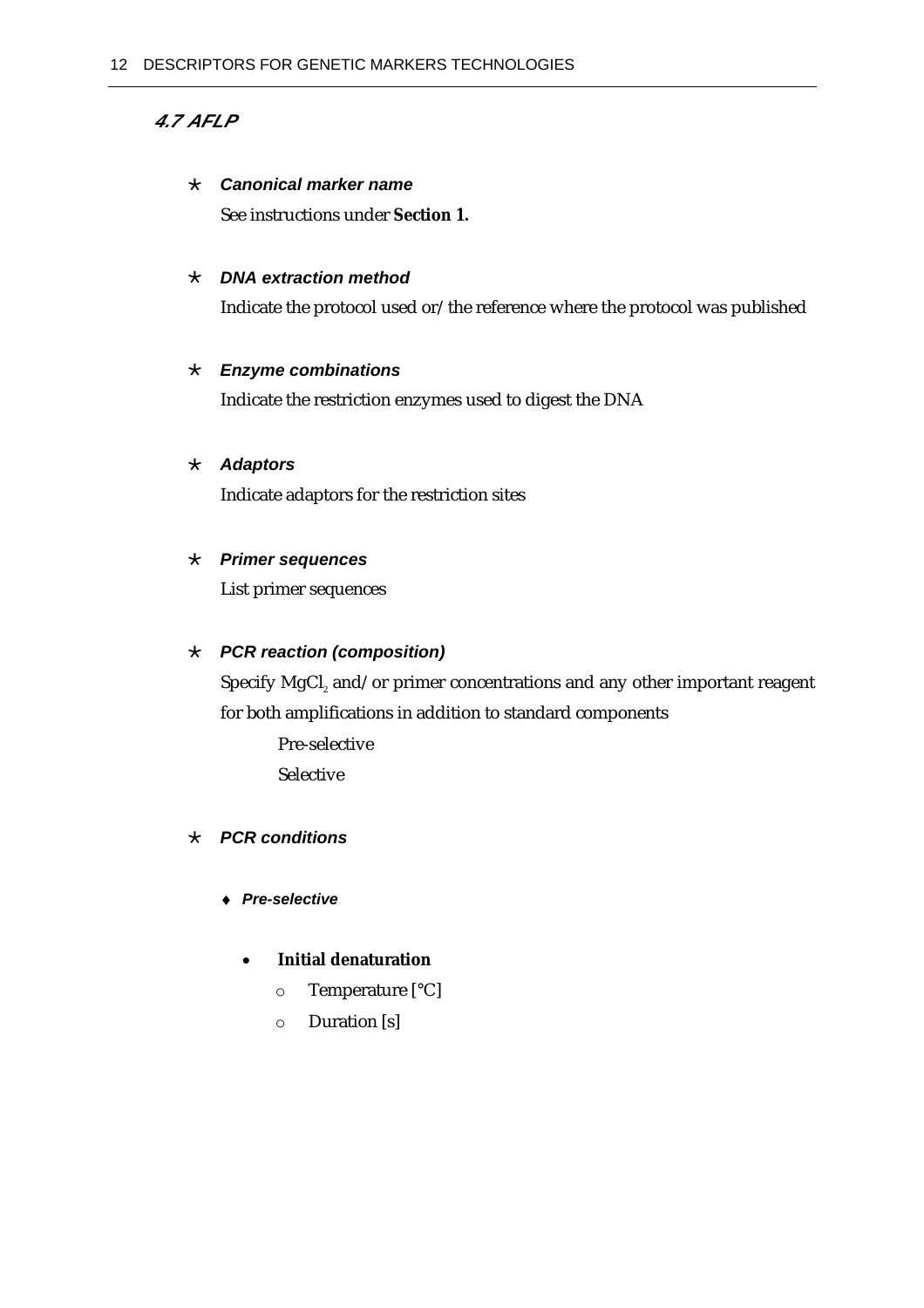- *Amplification conditions* 
	- *Number of cycles*
	- *Denaturation* 
		- o Temperature [°C]
		- o Duration [s]
	- *Annealing* 
		- o Temperature [°C]
		- o Duration [s]
	- *Elongation* 
		- o Temperature [°C]
		- o Duration [s]

#### • *Terminal elongation*

- o Temperature [°C]
- o Duration [s]

#### ♦ *Selective*

#### • *Initial denaturation*

- o Temperature [°C]
- o Duration [s]

#### • *Amplification conditions*

- *Number of cycles*
- *Denaturation* 
	- o Temperature [°C]
	- o Duration [s]

## • *Annealing*

- o Temperature [°C]
- o Duration [s]
- *Elongation* 
	- o Temperature [°C]
	- o Duration [s]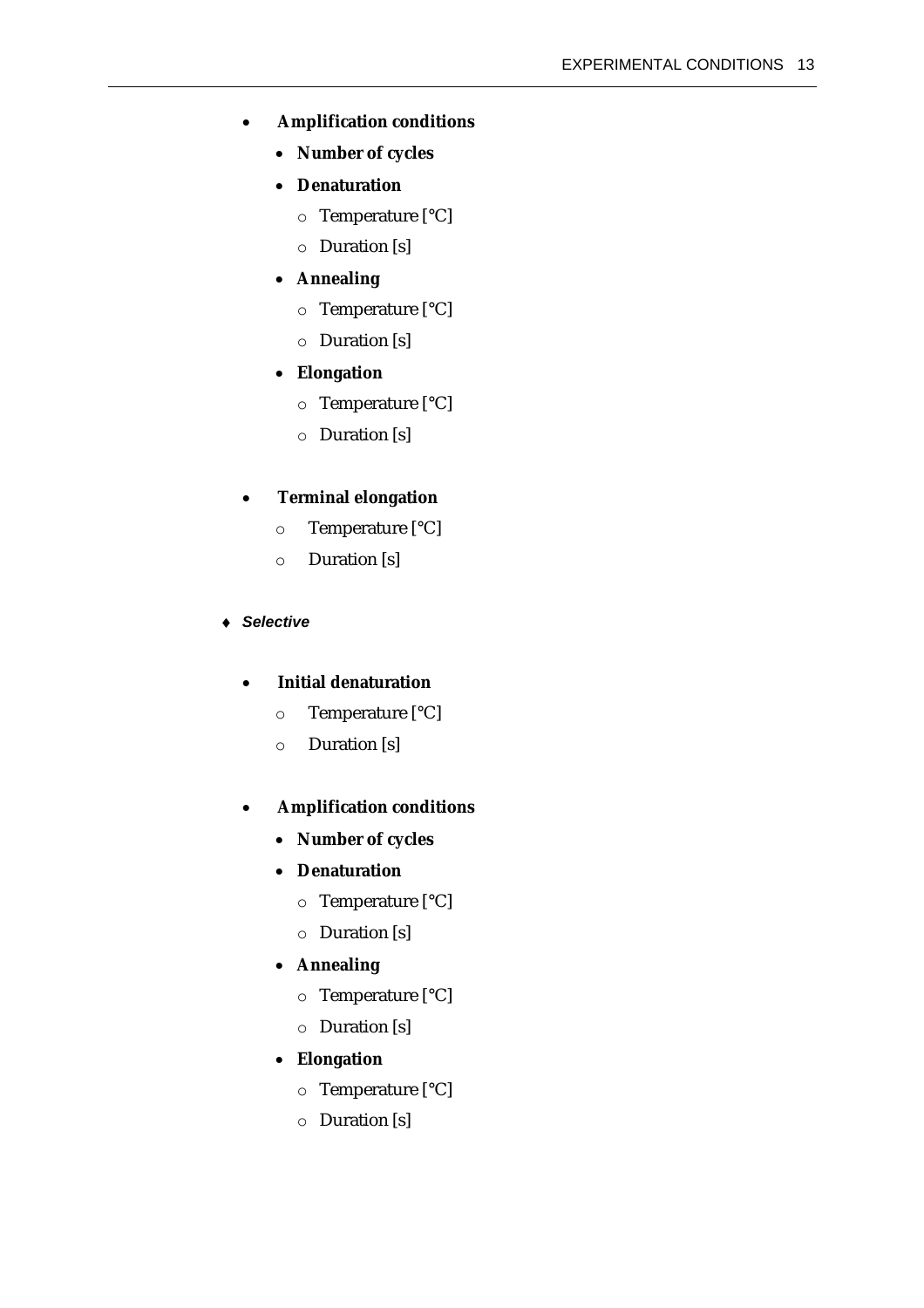## <span id="page-19-0"></span>• *Terminal elongation*

- o Temperature [°C]
- o Duration [s]

## · *Electrophoresis*

- ♦ *Gel composition*
- ♦ *Buffer composition*

## ♦ *Running conditions*

- o Voltage
- o Current
- o Time of run

## · *Visualization*

Indicate experimental procedures to visualize the markers

#### ♦ *Radioactive*

Enumerate radioisotopes and their activities

- $P<sup>33</sup>$
- $P^{32}$

 $S<sup>35</sup>$ 

Other (specify in descriptor *7. Remarks)* 

### ♦ *Non-radioactive*

Silver staining

Fluorescence

Other (specify in descriptor *7. Remarks*)

## *4.8 CAPS*

## · *Canonical marker name*

See instructions under Section *1.*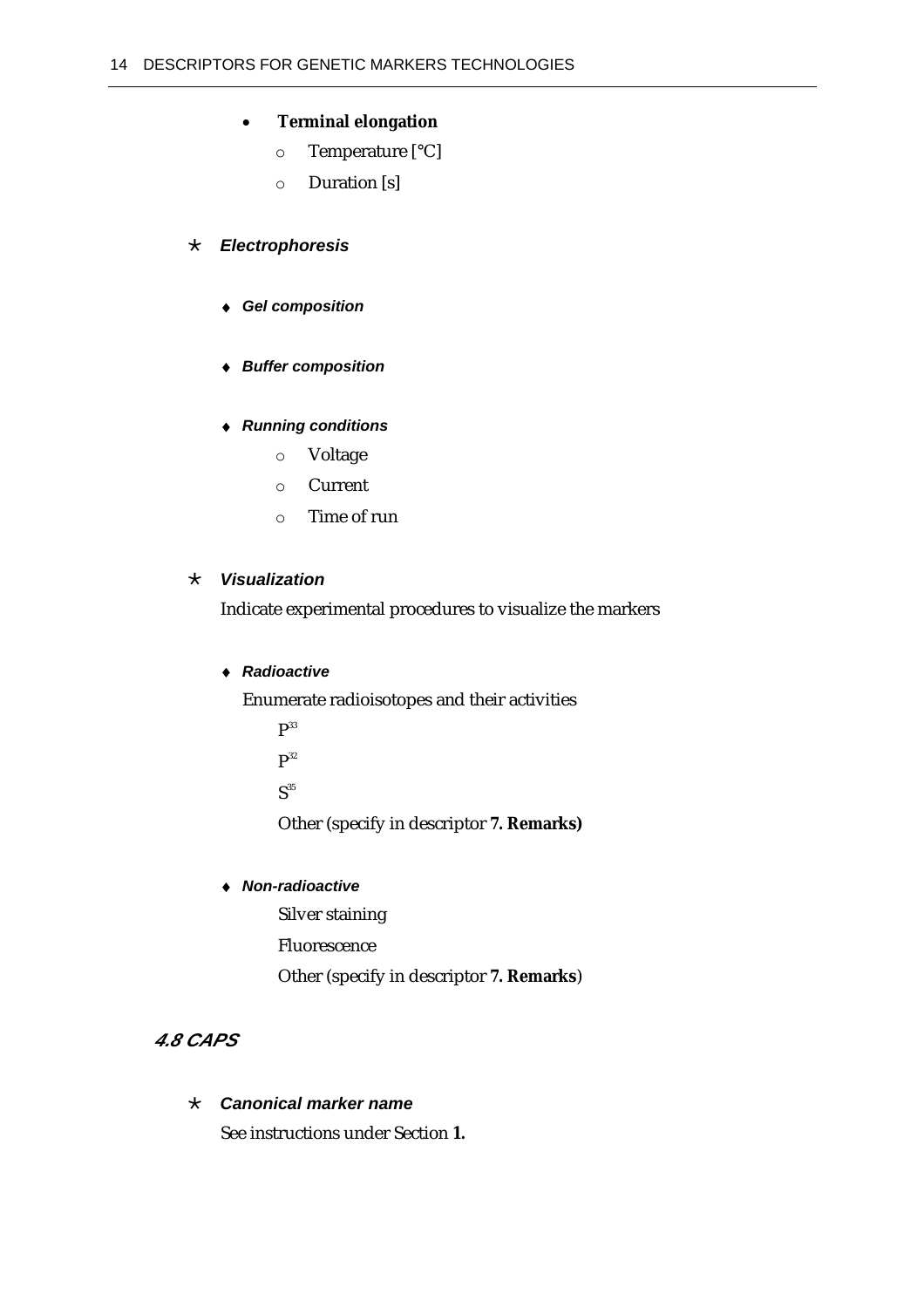#### <span id="page-20-0"></span>· *DNA extraction method*

Indicate the protocol used, or the reference where the protocol was published

#### · *Primer sequence*

List primer sequences

#### · *Genome location*

 Nuclear Chloroplastic Mitochondrial

### · *PCR conditions*

#### ♦ *Thermocycler*

Indicate the brand name and model

#### ♦ *Initial denaturation*

- o Temperature [°C]
- o Duration [s]

#### **Amplification conditions**

- *Number of cycles*
- *Denaturation* 
	- o Temperature [°C]
	- o Duration [s]

## • *Annealing*

- o Temperature [°C]
- o Duration [s]

#### • *Elongation*

- o Temperature [°C]
- o Duration [s]

#### · *Restriction enzyme*

Indicate the restriction enzyme used to digest the amplified DNA fragment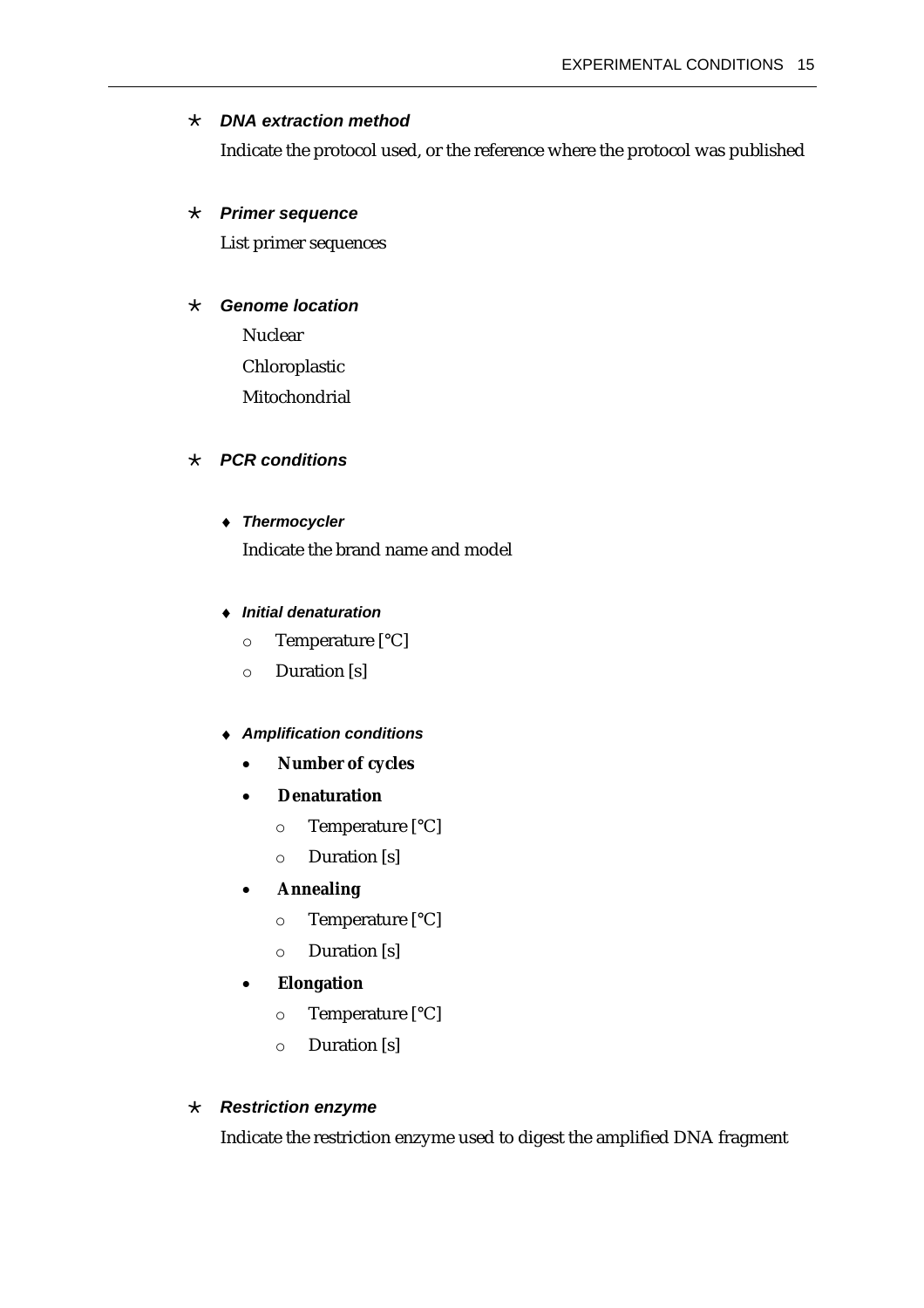## <span id="page-21-0"></span>· *Electrophoresis*

### ♦ *Gel composition*

### ♦ *Running conditions*

- o Voltage
- o Current
- o Time of run

#### · *Visualization*

Indicate experimental procedures to visualize the markers

## ♦ *Detection*

 Ethidium bromide Silver staining Other (specify in descriptor *7. Remarks*)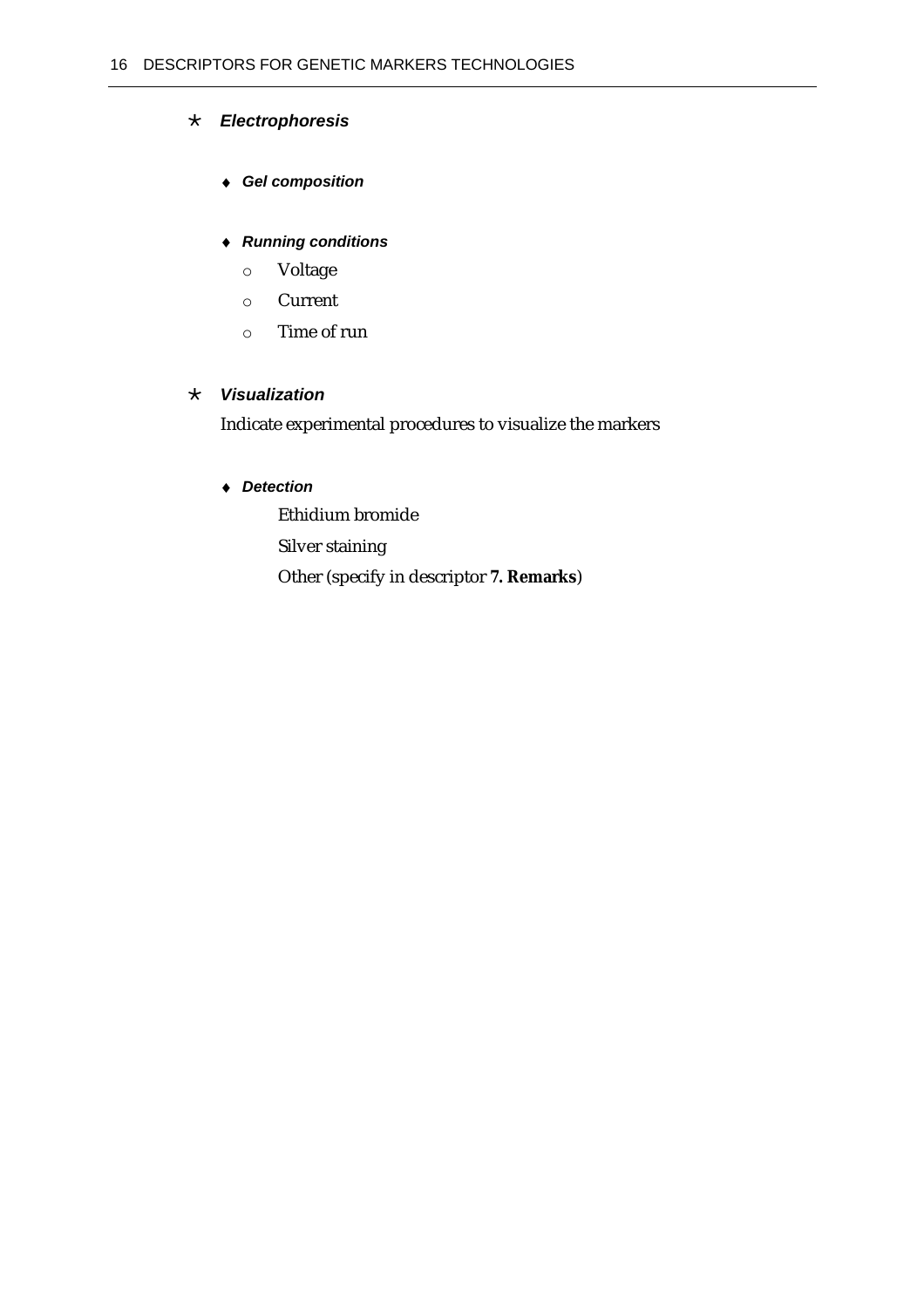# <span id="page-22-3"></span>5. Interpretation of markers

## h *Genotypes used as reference standards*

List genotypes used as reference standards

# h *Protein based markers*

#### · *Isozymes*

- <span id="page-22-0"></span>♦ *Genetic control of the isoenzymatic system*  (Number of genes)
- <span id="page-22-1"></span>♦ *Number of alleles per gene*
- <span id="page-22-2"></span>♦ *Molecular structure of the isozyme*  Monomeric
	- Dimeric
	- Other (specify in descriptor *7. Remarks*)
- · *Seed storage proteins*
- · *Total soluble proteins*

## h *Metabolic based markers*

## h *DNA based markers*

#### · *Fragment size-marker used*

Indicate the fragment size-marker used (i.e. Lambda)

#### · *Predicted product length*

Indicate the range length in which the marker may provide informative bands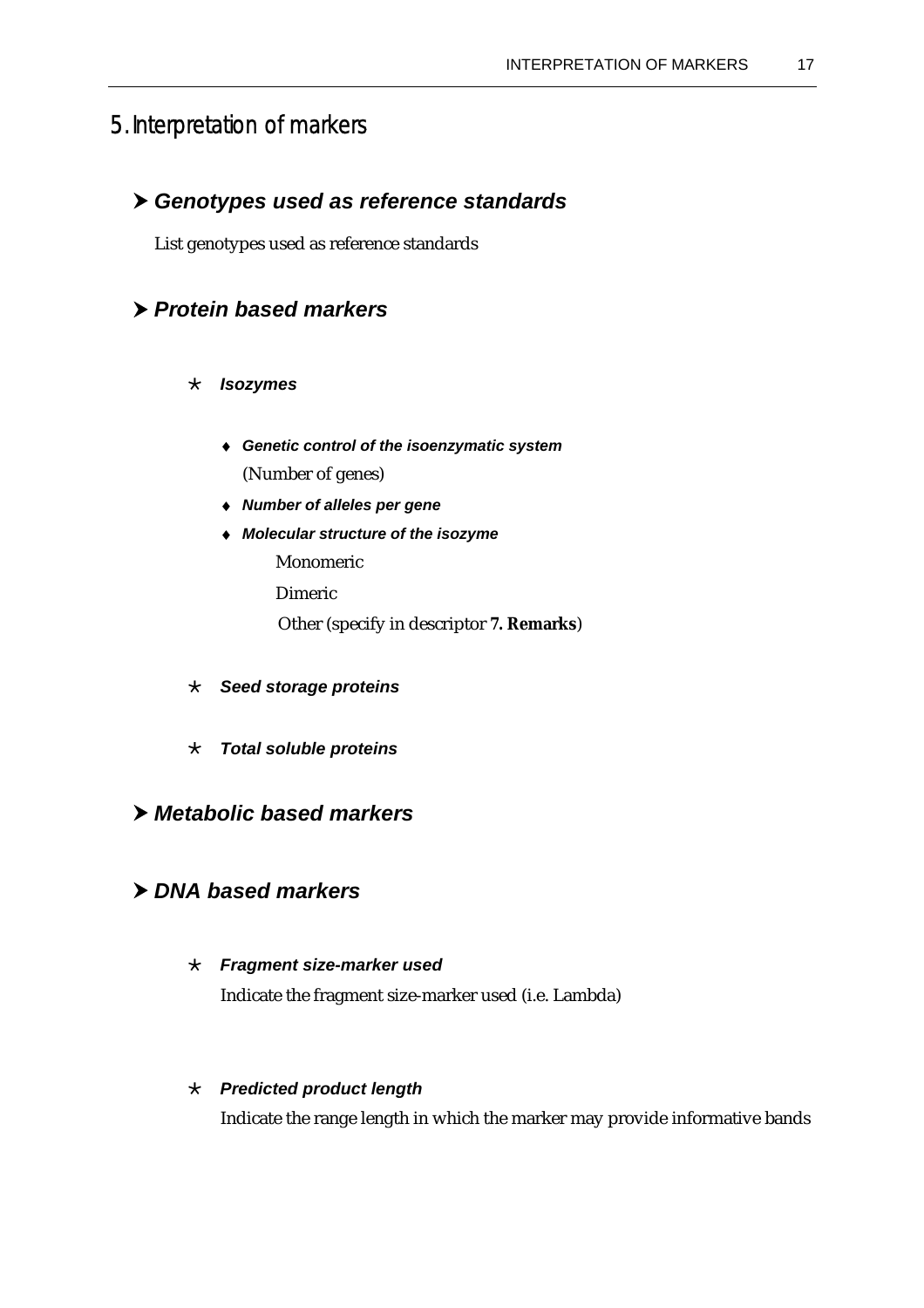## <span id="page-23-0"></span>· *Number of bands or alleles obtained*

Report the number of unique bands or alleles obtained for the genotypes used as reference standards

## · *Dominance*

Indicate if the marker is co-dominant or dominant

Dominant

Co-dominant

# h *Phenotype based markers*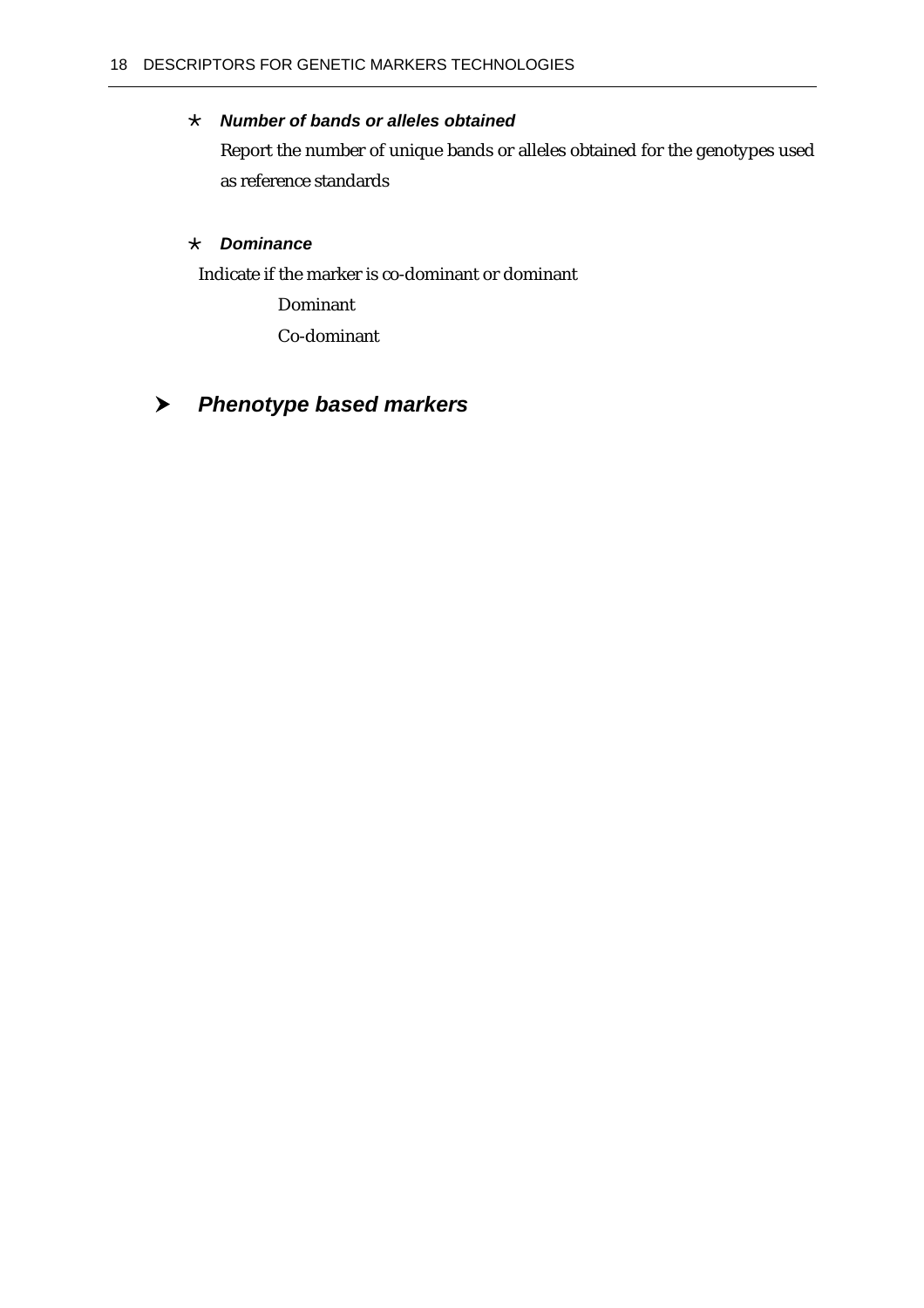# <span id="page-24-0"></span>6. Use of the results

Indicate in which aspects the specific marker can be used:

Fingerprinting (e.g. identification of duplicates)

Measure of diversity and/or genetic distance

Taxonomic classification

Identification of abiotic and biotic stresses susceptibilities

Map location

Linking markers with traits

Measure of the mating patterns (out crossing rate and gene flow)

Other (specify in descriptor *7. Remarks*)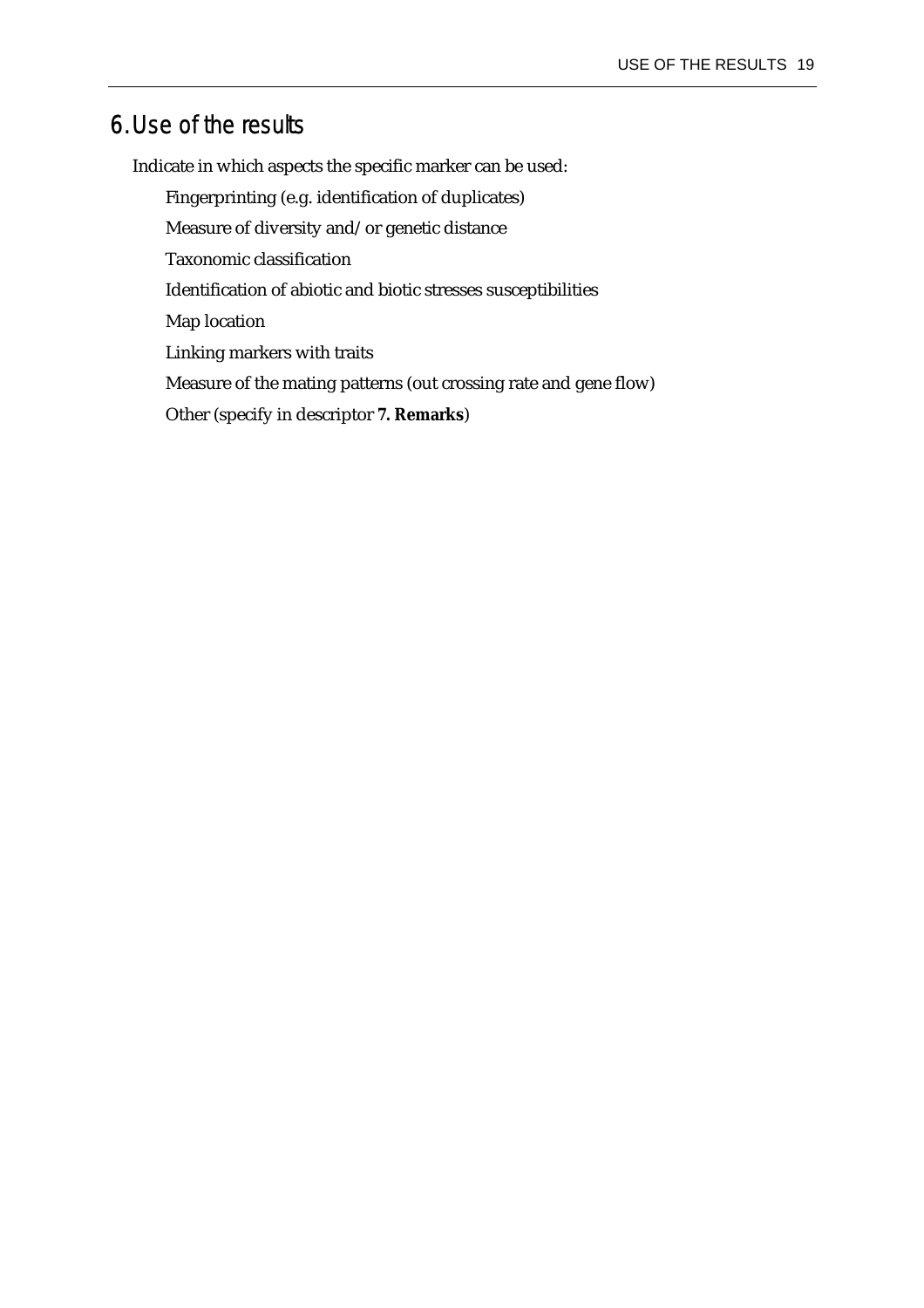# <span id="page-25-0"></span>7. Remarks

The remarks field is used to add notes or to elaborate on descriptors listed as 'Other. Prefix remarks with the field name they refer to and a colon. Separate remarks referring to different fields are separated by semicolons without space.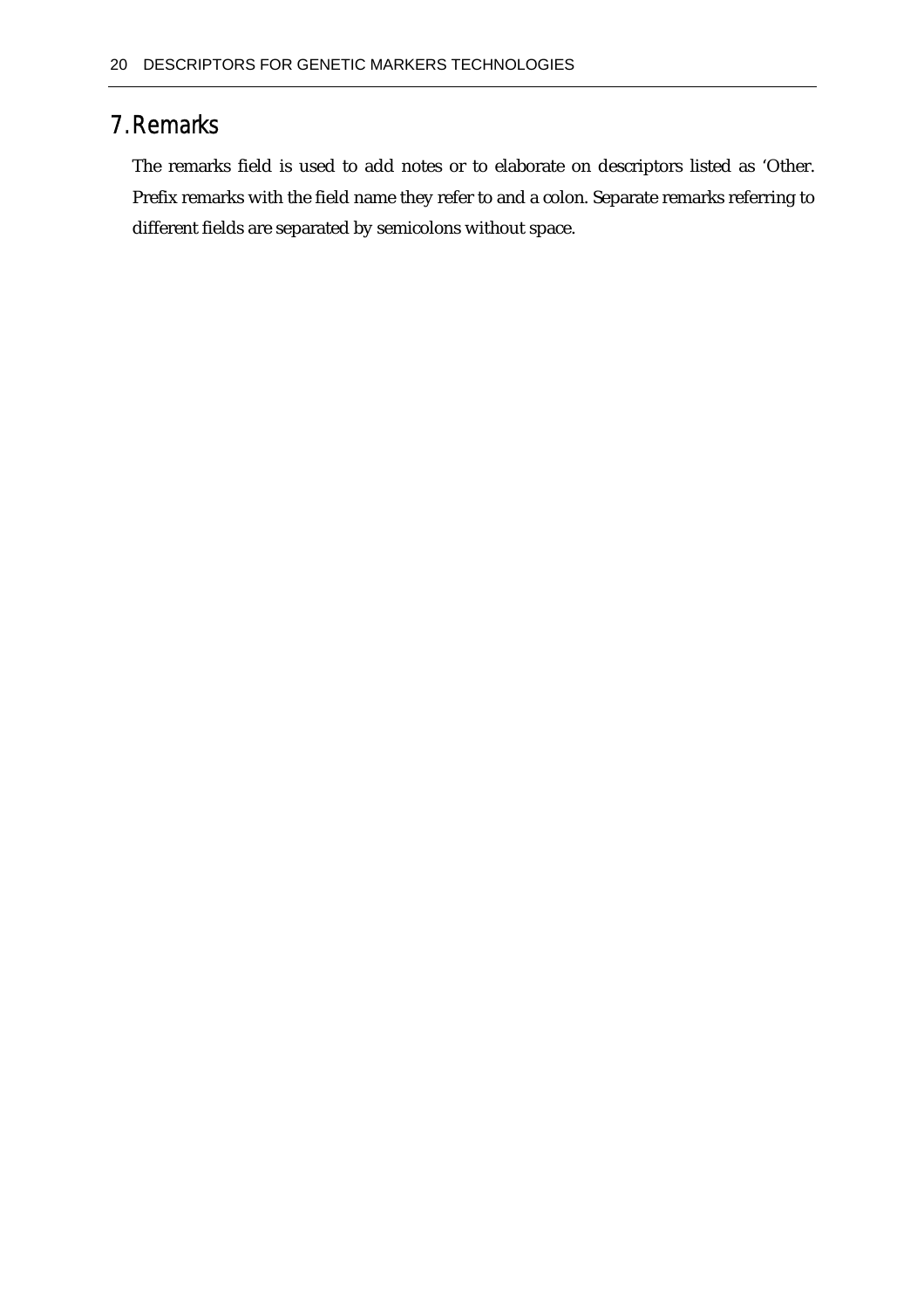# <span id="page-26-0"></span>Bibliography

- Alscher, R. 2001. Grid it: resources for microarray research. <http://www.bsi.vt.edu/ralscher/gridit/>
- Botstein, D., R.L. White, M. Skolnick and R.W. Davis. 1980. Construction of a genetic linkage map in man using restriction fragment length polymorphisms. Am. J. Human Genet. 32:314-331.
- Brazma A, Hingamp P, Quackenbush J, Sherlock G, Spellman P, Stoeckert C, Aach J, Ansorge W, Ball CA, Causton HC, Gaasterland T, Glenisson P, Holstege FC, Kim IF, Markowitz V, Matese JC, Parkinson H, Robinson A, Sarkans U, Schulze-Kremer S, Stewart J, Taylor R, Vilo J and Vingron M. 2001. Minimum information about a microarray experiment (MIAME)-toward standards for microarray data.Nat Genet 2001 Dec; 29(4):365-71
- Brown, P.O. and D. Botstein. 1999. Exploring the new world of the genome with DNA microarrays. Nature Genet. 21(supp):33-37.
- Erlich, H.A. 1989. PCR technology: principles and applications for DNA amplifications. Stockton Press, New York.
- Gene Ontology Consortium (GO; [http://www.geneontology.org\)](http://www.geneontology.org/) ontology representations
- Hajeer, A., J. Worthington and S. John (eds.). 2000. SNP and Microsatellite Genotyping: Markers for Genetic Analysis. Biotechniques Molecular Laboratory Methods Series. Eaton Publishing, Manchester, United Kingdom.
- International Crop Information System (ICIS), ([www.icis.cgiar.org\)](http://www.icis.cgiar.org/) Data Management System (DMS) data model.
- International Union of Biochemistry and Molecular Biology (IUBMB). c1992. Enzyme Nomenclature 1992. Recommendations of the Nomenclature Committee of the International Union of Biochemistry and Molecular Biology on the Nomenclature and classification of enzymes. Prepared for NC-IUBMB by Edwin C. Webb. Published for the IUBMB by Academic Press. 862 p.
- Jaccoud, D., K. Peng, D. Feinstein and A. Kilian. 2001. Diversity arrays: a solid-state technology for sequence information independent genotyping. Nucleic Acids Res. 29 (4):E25.
- Karp, A., S. Kresovich, K.V. Bhat, W.G. Ayad and T. Hodgkin. 1997. Molecular tools in plant genetic resources conservation: a guide to the technologies. IPGRI Technical Bulletin No.2. International Plant Genetic Resources Institute, Rome, Italy. 45 p.
- Konieczny, A. and F.M. Ausubel. 1993. A procedure for mapping *Arabidopsis* mutations using codominant ecotype-specific PCR-based markers. Plant J. 4(2):403-410.
- Manchenko, G.P. 1994. Handbook of detection of enzymes on electrophoretic gels. CRC Press, Boca Raton, FL.
- Maxam, A.M. and W. Gilbert. 1977. A new method for sequencing DNA. Proc. Natl. Acad. Sci. USA 74:560-564.
- National Center for Biotechnology Information (NCBI). 2001. ESTs: gene discovery made easier. <http://www.ncbi.nlm.nih.gov/About/primer/est.html>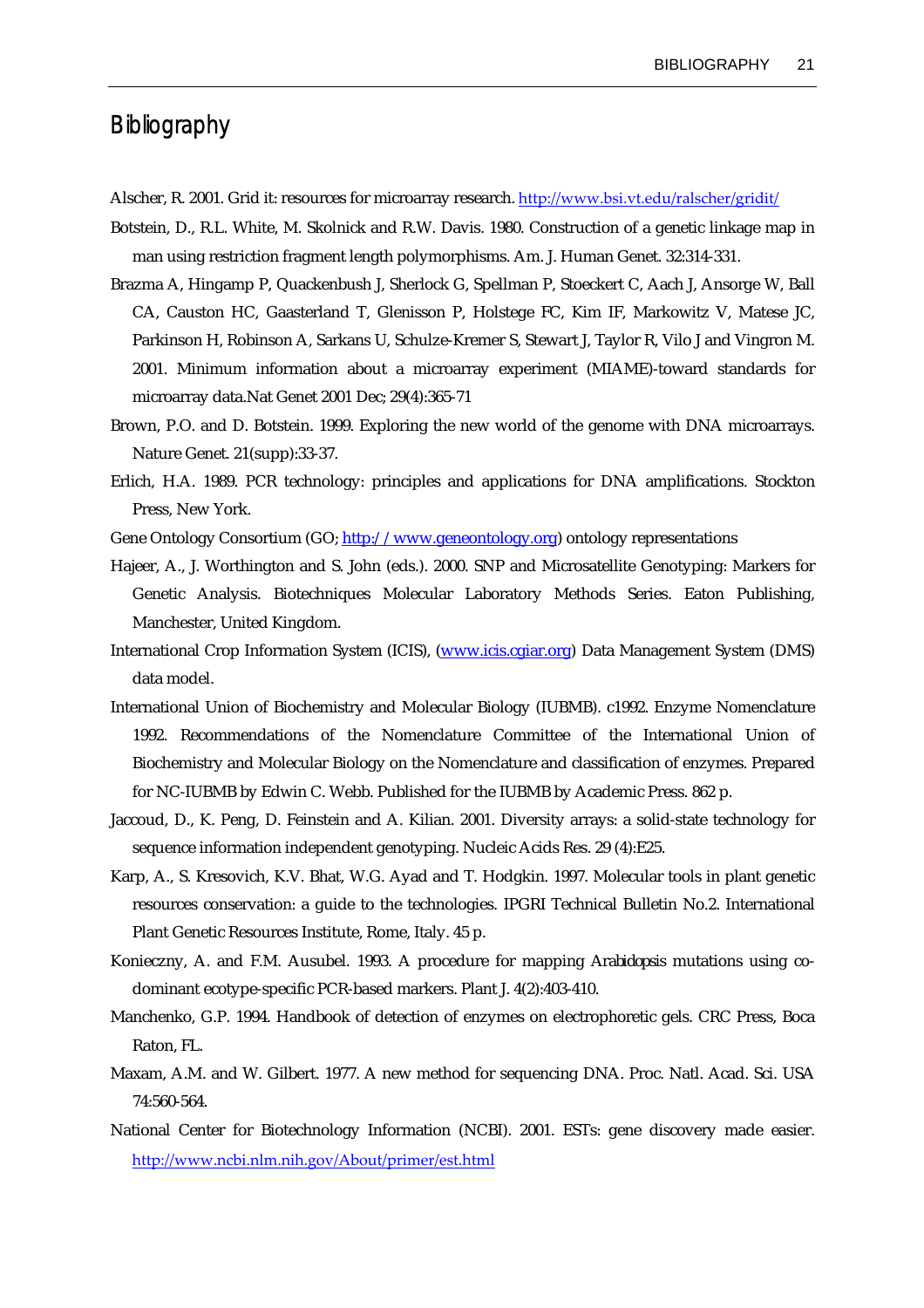- Paran, I. and R.W. Michelmore. 1993. Development of reliable PCR based markers linked to downy mildew resistance genes in lettuce. Theor. Appl. Genet. 85:985-993.
- Richmond, T. and S. Somerville. 2000. Chasing the dream: plant EST microarrays. Current Opinion Plant Biol. 3(2):108-116.
- Saiki, R.K., D.H. Gelfand, S. Stoffel, S.J. Scharf, R. Higuchi, G.T. Horn, K.B. Mullis and H.A. Erlich. 1988. Primer-Directed enzymatic amplification of DNA with a thermostable DNA polymerase. Science 239: 487-491.
- Sanger, F., S. Nicklen and A.R. Coulson. 1977. DNA sequencing with chain-terminating inhibitors. Proc. Natl. Acad. Sci. USA 74:5463-5468.
- Soltis, D.E. and P. Soltis (eds.). 1989. Isozymes in plant biology. Dioscorides Press, Portland, OR.
- Tanksley, S.D. and T. J. Orton (eds.). 1983. Isozymes in plant genetics and breeding, parts A and B. Elsevier Science, Amsterdam, The Netherlands.
- The Gene Ontology Consortium. 2000. Gene Ontology: tool for the unification of biology. Nature Genetics 25: 25-29.
- USDA-ARS. 1999. The Cregan lab. <http://bldg6.arsusda.gov/pberkum/Public/sarl/cregan/snps.htm>
- Vos, P., R. Hogers, M. Bleeker, M. Reijans, T. van de Lee, M. Hornes, A. Frijters, J. Pot, J. Peleman, M. Kuiper and M. Zabeau. 1995. AFLP: a new technique for DNA fingerprinting. Nucleic Acids Res. 23:4407-4414.
- Wang, D.G., J.B. Fan, C.J. Siao, A. Berno, P. Young, R. Sapolsky, and others. 1998. Large-scale identification, mapping, and genotyping of single-nucleotide polymorphisms in the human genome. Science 280(5366):1077-1082.
- Williams, J.G.K., A.R. Kubelik, K.J. Livak, J.A. Rafalski and V. Tingey. 1990. DNA polymorphisms amplified by arbitrary primers are useful as genetic markers. Nucleic Acids Res. 18(22):6531-6535.
- Zabeau, M. and P. Vos. 1993. Selective restriction amplification: a general method for DNA fingerprinting. European Patent Publication 92402629 (Publication No. EP0534858A1).
- Zietkiewicz, E., A. Rafalski and D. Labuda. 1994. Genome fingerprinting by simple sequence repeat (SSR)-anchored polymerase chain reaction amplification. Genomics 20:176–183.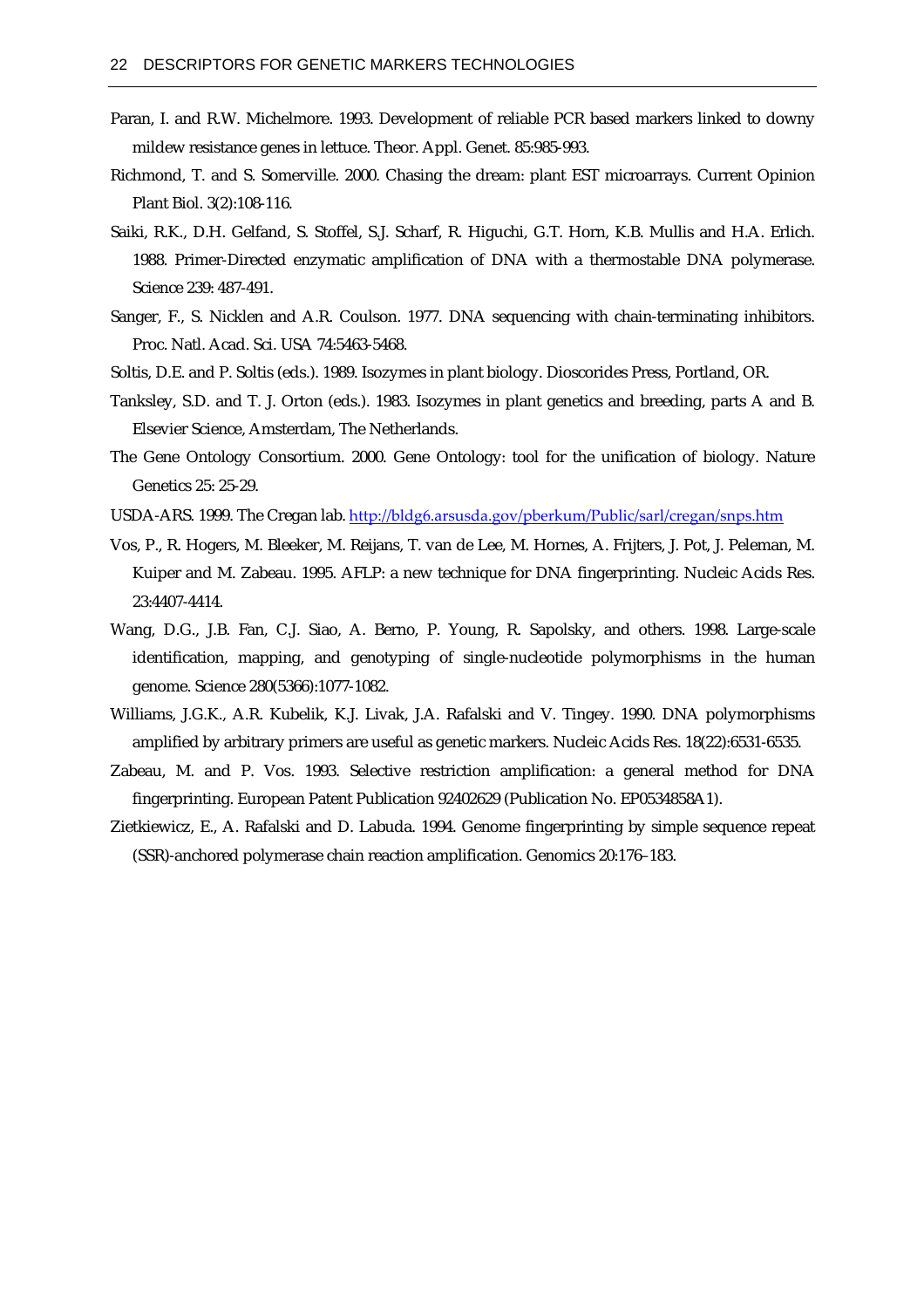# <span id="page-28-0"></span>Acronyms

| <b>AFLP</b>                  | Amplified fragment length polymorphism   |
|------------------------------|------------------------------------------|
| <b>CAPS</b>                  | Cleaved amplified polymorphic sequence   |
| <i>EST</i>                   | Expressed sequence tag                   |
| <b>Inter-SSR</b>             | Inter-simple sequence repeat             |
| <b>PCR</b>                   | Polymerase chain reaction-based          |
| <b>RFLP</b>                  | Restriction Fragment length polymorphism |
| <b>RAPD</b>                  | Random amplified polymorphic DNA)        |
| <b>SCAR</b>                  | Sequence-characterized amplified region  |
| <b>SNPs</b>                  | Single nucleotide polymorphism           |
| <b>SSR</b> or microsatellite | Simple sequence repeat                   |
| <b>STR</b>                   | Simple tandem repeat                     |
| <b>STMS</b>                  | Sequence-tagged microsatellite site      |